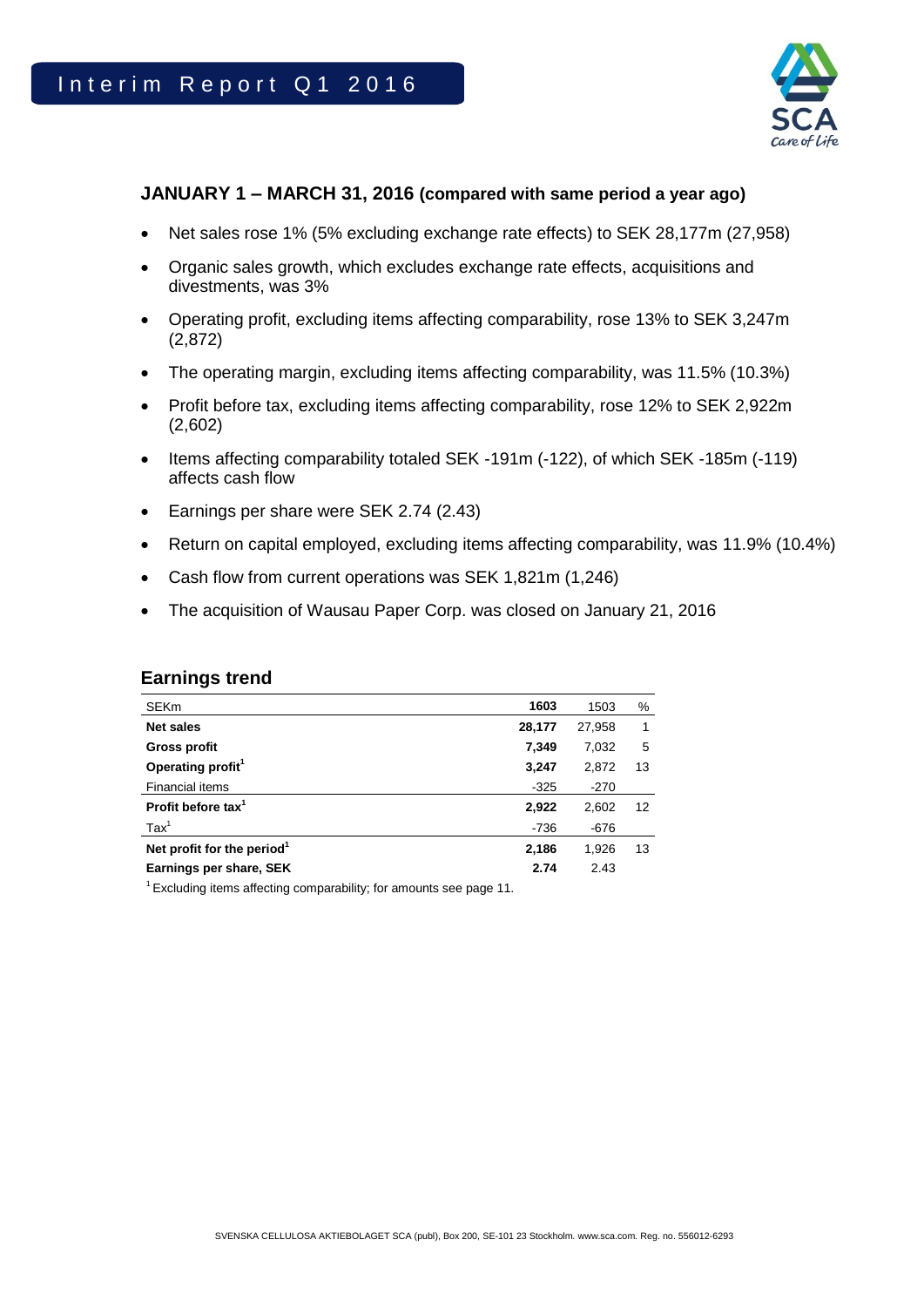## **CEO'S COMMENTS**

Through continued focus on our strategic priorities profitable growth, innovation and efficiency, we delivered favorable organic sales and earnings growth for the first quarter of 2016. We have introduced ten innovations under the Libero, Libresse, Lotus, TENA and Tork brands, among others.

In January 2016 we completed the acquisition of Wausau Paper Corp., a leading North American manufacturer of Away-from-Home tissue. The integration process has been started, and we expect to achieve annual synergies of approximately USD 40m with full effect in three years. After the end of the quarter, on April 1, we integrated our hygiene business in Southeast Asia, Taiwan and South Korea with Vinda, where SCA is the majority shareholder. Work has now begun on leveraging our joint strengths to build a leading Asian hygiene business.

Consolidated net sales for the first quarter of 2016 increased by 1% compared with the same period a year ago. Organic sales growth was 3%. In emerging markets, which accounted for 32% of sales, organic sales growth was 9%, while in mature markets organic sales growth was -1%. The hygiene business showed good organic sales growth, which amounted to 6% for Personal Care and 4% for Tissue. Sales for Forest Products decreased by 6%, mainly attributable to lower prices.

Consolidated operating profit for the first quarter of 2016, excluding items affecting comparability, currency translation effects, acquisitions and divestments, rose 13% compared with the same period a year ago. The increase is mainly attributable to higher volumes, a better price/mix, lower energy costs and cost savings. Higher raw material costs had a negative earnings impact. Operating profit for the hygiene business improved mainly as a result of higher volumes, a better price/mix, cost savings and lower energy costs for Tissue. The lower operating profit for Forest Products was mainly attributable to lower prices.

Consolidated operating margin, excluding items affecting comparability, increased by 1.2 percentage points to 11.5%. Operating cash flow increased by 40%. Return on capital employed, excluding items affecting comparability, grew by 1.5 percentage points to 11.9%.



SVENSKA CELLULOSA AKTIEBOLAGET SCA (publ), Box 200, SE-101 23 Stockholm. www.sca.com. Reg. no. 556012-6293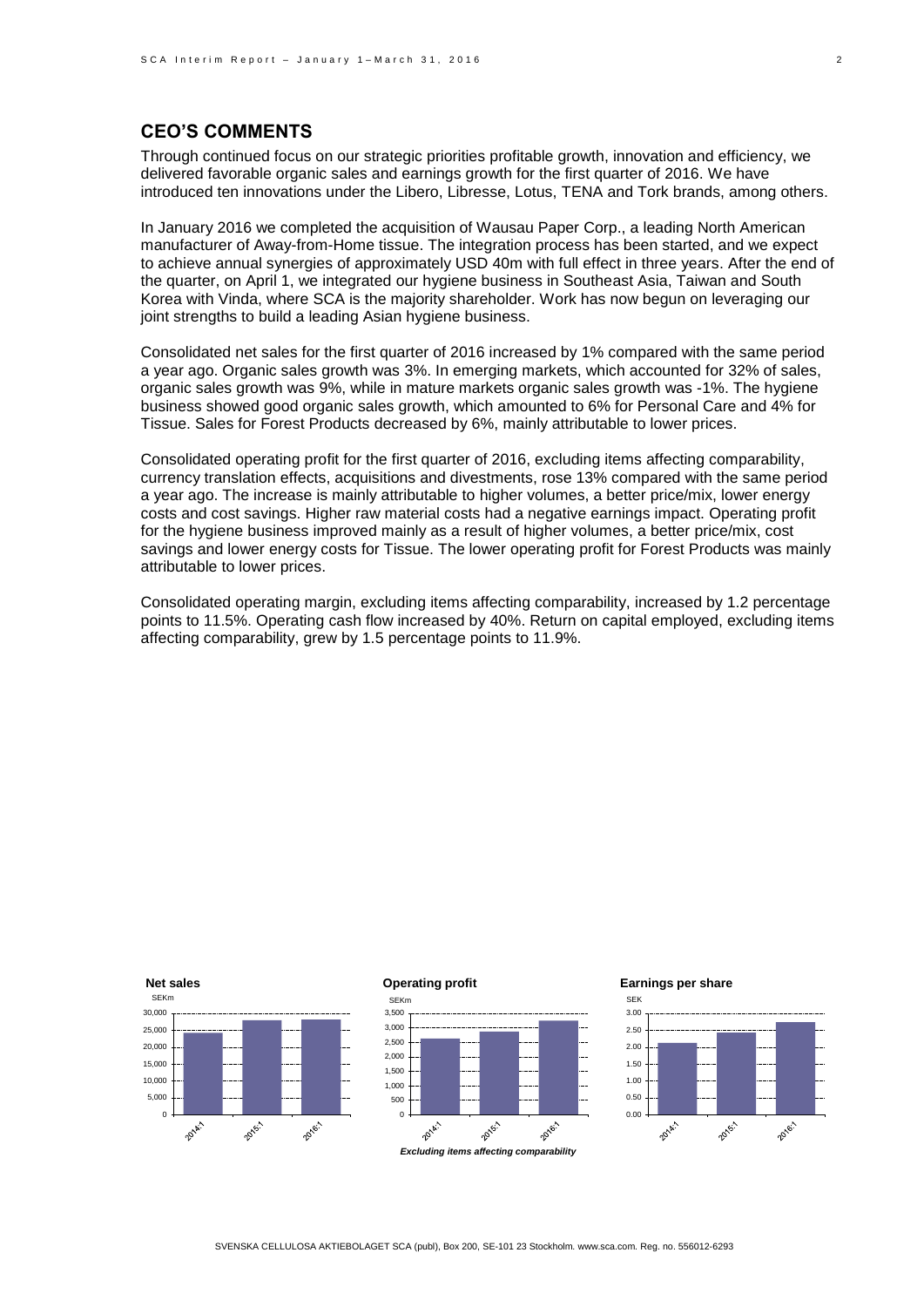# **EARNINGS TREND FOR THE GROUP**

| <b>SEKm</b>                                                                                                     | 1603      | 1503      | %  |
|-----------------------------------------------------------------------------------------------------------------|-----------|-----------|----|
| <b>Net sales</b>                                                                                                | 28,177    | 27,958    | 1  |
| Cost of goods sold                                                                                              | $-20,828$ | $-20,926$ |    |
| <b>Gross profit</b>                                                                                             | 7,349     | 7,032     | 5  |
| Sales, general and administration                                                                               | $-4,102$  | $-4,160$  |    |
| Operating profit <sup>1</sup>                                                                                   | 3,247     | 2,872     | 13 |
| <b>Financial items</b>                                                                                          | $-325$    | $-270$    |    |
| Profit before tax <sup>1</sup>                                                                                  | 2,922     | 2,602     | 12 |
| $\text{Tax}^1$                                                                                                  | $-736$    | $-676$    |    |
| Net profit for the period <sup>1</sup><br>$1$ Excluding items affecting comparability; for amounts see page 11. | 2,186     | 1,926     | 13 |
| Earnings per share, SEK owners of the parent company                                                            |           |           |    |
| - after dilution effects                                                                                        | 2.74      | 2.43      |    |
| Margins (%)                                                                                                     |           |           |    |
| Gross margin                                                                                                    | 26.1      | 25.2      |    |
| Operating margin <sup>1</sup>                                                                                   | 11.5      | 10.3      |    |
| Financial net margin                                                                                            | $-1.2$    | $-1.0$    |    |
| Profit margin <sup>1</sup>                                                                                      | 10.3      | 9.3       |    |
| $\text{Tax}^1$                                                                                                  | $-2.6$    | $-2.4$    |    |
| Net margin <sup>1</sup>                                                                                         | 7.7       | 6.9       |    |

<sup>1</sup>Excluding items affecting comparability; for amounts see page 11.

## **OPERATING PROFIT PER BUSINESS AREA**

| <b>SEKm</b>                                                                                          | 1603   | 1503     | %   |
|------------------------------------------------------------------------------------------------------|--------|----------|-----|
| <b>Personal Care</b>                                                                                 | 974    | 869      | -12 |
| Tissue                                                                                               | 1.826  | 1.556    | -17 |
| <b>Forest Products</b>                                                                               | 548    | 678 - 19 |     |
| Other                                                                                                | $-101$ | -231     |     |
| Total <sup>1</sup><br>$\frac{1}{2}$ Excluding items offecting comparability; for amounts see page 11 | 3.247  | 2.872    | -13 |

<sup>1</sup>Excluding items affecting comparability; for amounts see page 11.

## **OPERATING CASH FLOW PER BUSINESS AREA**

| <b>SEKm</b>            | 1603   | 1503  | %     |
|------------------------|--------|-------|-------|
| <b>Personal Care</b>   | 930    | 404   | 130   |
| Tissue                 | 1.424  | 1.667 | $-15$ |
| <b>Forest Products</b> | 694    | 315   | - 120 |
| Other                  | $-313$ | -426  |       |
| <b>Total</b>           | 2,735  | 1,960 | 40    |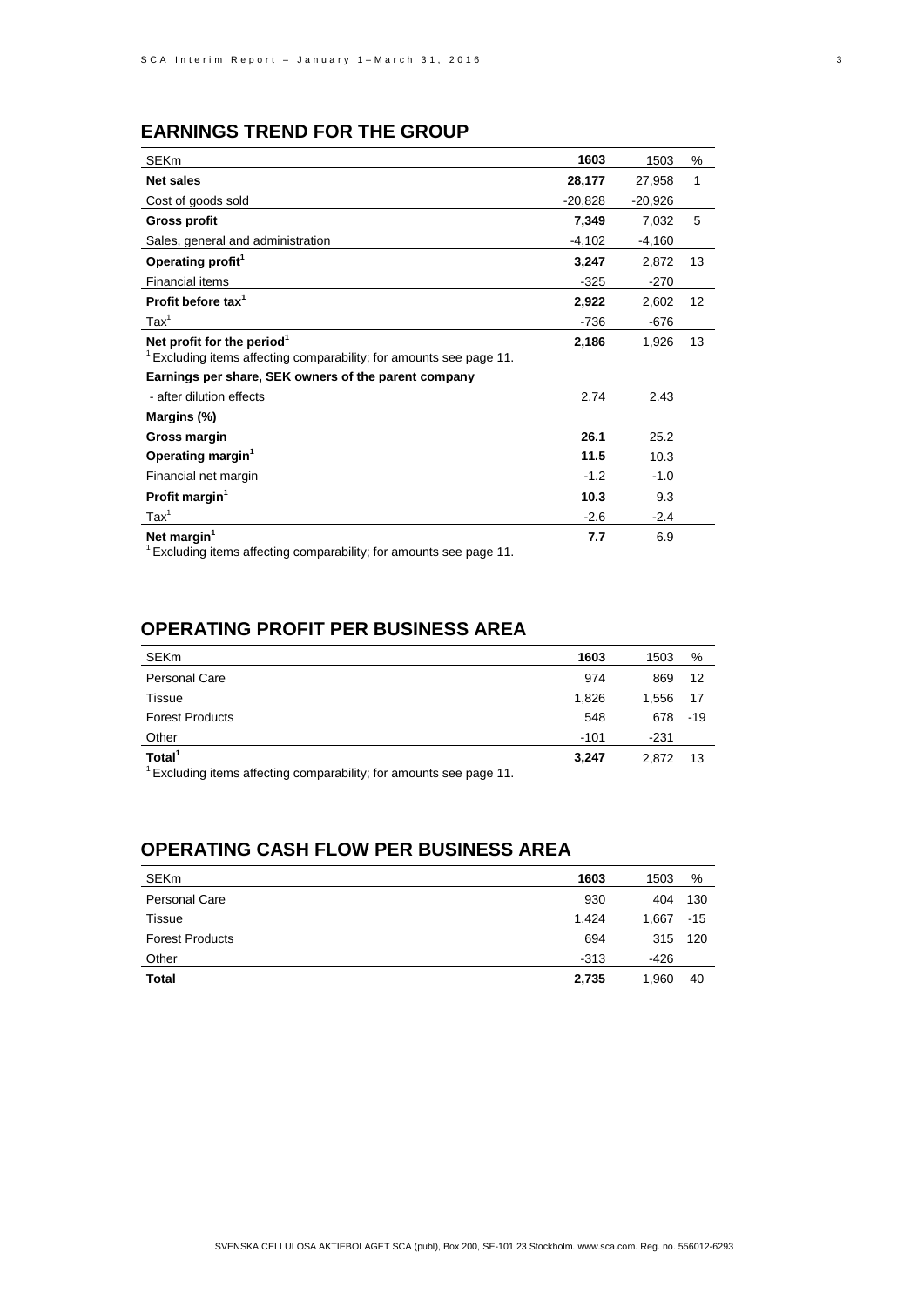

# **GROUP**

#### **MARKET/EXTERNAL ENVIRONMENT**

**January–March 2016 compared with corresponding period a year ago** The global market for hygiene products showed low growth in mature markets and continued favorable growth in emerging markets.

The European and North American markets for incontinence products showed low growth in the institutional and home care sectors, and high growth in the retail market. Emerging markets showed favorable growth in demand for incontinence products. The global market for incontinence products was characterized by continued high competition.

In Europe, demand for baby diapers was stable, while demand for feminine care products decreased slightly. In emerging markets, demand grew for baby diapers and feminine care products. The global market for baby diapers was characterized by intense competition and campaign activity.

The European market for consumer tissue and AfH tissue showed low growth. The North American market for AfH tissue showed growth. Higher demand was noted in the Chinese tissue market.

In Europe, demand increased for kraftliner and solid-wood products. Demand in Europe for publication papers continued to fall.

## **SALES AND EARNINGS**

**January–March 2016 compared with corresponding period a year ago** Net sales rose 1% to SEK 28,177m (27,958). Organic sales growth, which excludes exchange rate effects, acquisitions and divestments, was 3%, of which

volume accounted for 2% and price/mix for 1%. Organic sales growth was -1% in mature markets and 9% in emerging markets. Emerging markets accounted for 32% of sales. Exchange rate effects decreased sales by 4%. The acquisition of Wausau Paper Corp. increased sales by 2%.

Operating profit, excluding items affecting comparability, rose 13% (13% excluding currency translation effects, acquisitions and divestments) to SEK 3,247m (2,872). Higher volumes, a better price/mix, lower energy costs, cost savings and acquisition contributed to the earnings growth. Higher raw material costs had a negative earnings impact. In Personal Care, investments were made in increased marketing activities. Operating profit for Personal Care, excluding items affecting comparability, increased by 12% (15% excluding currency translation effects and divestments). Operating profit for Tissue, excluding items affecting comparability, increased by 17% (15% excluding currency translation effects and acquisitions). For Forest Products, operating profit, excluding items affecting comparability, decreased by 19%.

Items affecting comparability amounted to SEK -191m (-122) and consisted primarily of revaluation effects pertaining to Wausau's inventory valuation in connection with the acquisition balance, transaction costs, and a provision of approximately SEK 100m related to the Colombian competition authority's ongoing review of the jointly owned company Productos Familia S.A., in Colombia.

Financial items increased to SEK -325m (-270). The increase is primarily attributable to nonrecurring costs related to early repayment of loans in Wausau in connection with refinancing. Lower average net debt had a positive impact on financial items during the period.

Profit before tax, excluding items affecting comparability, rose 12% (12% excluding currency translation effects, acquisitions and divestments) to SEK 2,922m (2,602). The tax expense, excluding effects of items affecting comparability, was SEK 736m (676).

Net profit for the period, excluding items affecting comparability, rose 13% (13% excluding currency translation effects, acquisitions and divestments) to SEK 2,186m (1,926). Earnings per share, including items affecting comparability, were SEK 2.74 (2.43).



*Excluding items affecting comparability*



*Excluding items affecting comparability*

#### **Change in net sales (%)**

|                    | 1603 vs.<br>1503 |  |
|--------------------|------------------|--|
| Total              |                  |  |
| Price/mix          | 1                |  |
| Volume             | 2                |  |
| Currency           | -4               |  |
| Acquisitions       | 2                |  |
| <b>Divestments</b> | ი                |  |

#### **Change in operating profit (%)**

|               | 1603 vs.<br>1503 |
|---------------|------------------|
| <b>Total</b>  | 13               |
| Price/mix     | 4                |
| Volume        | 12               |
| Raw materials | -5               |
| Energy        | 6                |
| Currency      | -3               |
| Other         | -1               |
|               |                  |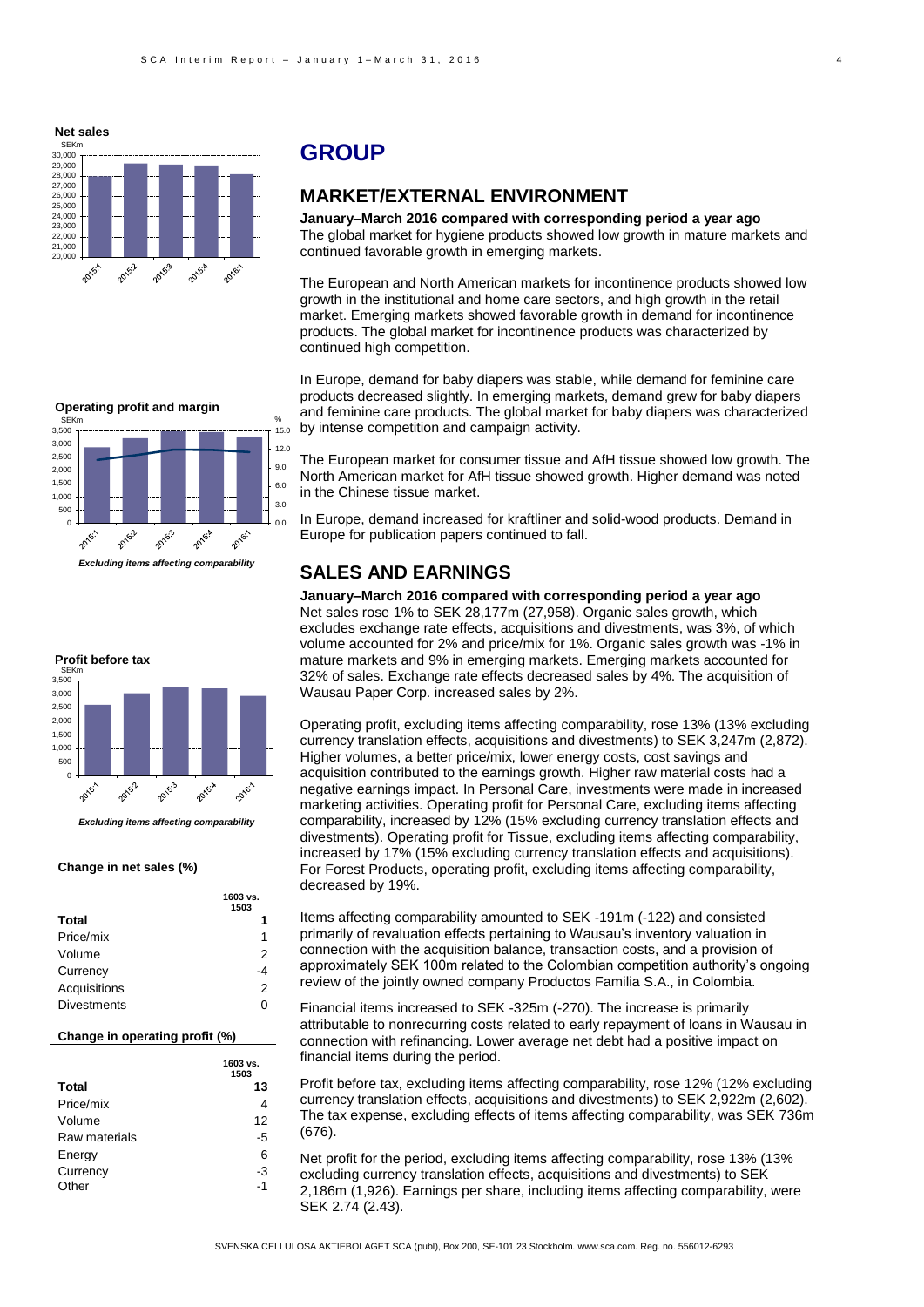Return on capital employed, excluding items affecting comparability, was 11.9% (10.4%) for the first quarter and 12.2% (11.2%) on a moving 12-month basis.

## **CASH FLOW AND FINANCING**



**January–March 2016 compared with corresponding period a year ago** The operating cash surplus amounted to SEK 4,414m (4,118). The cash flow effect of changes in working capital was SEK -721m (-1,028). Decreased inventories did not compensate for lower trade payables. Current capital expenditures amounted to SEK -738m (-903). Operating cash flow amounted to SEK 2,735m (1,960).

Financial items increased to SEK -325m (-270). The increase is primarily attributable to nonrecurring costs related to early repayment of loans in Wausau in connection with refinancing. Lower average net debt had a positive impact on financial items during the period. Tax payments totaled SEK 665m (511). Cash flow from current operations amounted to SEK 1,821m (1,246) during the period. The improvement is mainly attributable to a higher operating surplus and lower change in working capital.

Strategic capital expenditures totaled SEK -809m (-444). The increase is mainly attributable to the investment in increased capacity at Östrand pulp mill in Sweden and in a new production plant for incontinence products in Brazil. The net sum of acquisitions and divestments was SEK -6,474m (-21). The increase is mainly attributable to the acquisition of Wausau Paper Corp. Net cash flow totaled SEK -5,475m (765).

Net debt increased by SEK 7,059m during the year, to SEK 36,537m. Excluding pension liabilities, net debt amounted to SEK 31,688m. Net cash flow increased net debt by SEK 5,475m. Fair value measurement of pension assets and updated assumptions and assessments that affect measurement of the net pension liability, together with fair value measurement of financial instruments, increased net debt by SEK 2,002m. Exchange rate movements decreased net debt by SEK 418m.

The debt/equity ratio was 0.48 (0.46). Excluding pension liabilities, the debt/equity ratio was 0.42 (0.40). The debt payment capacity was 48% (41%).

#### **EQUITY**

**January–March 2016 compared with corresponding period a year ago** Consolidated equity increased by SEK 372m during the period, to SEK 76,063m. Net profit for the period increased equity by SEK 2,035m. Equity decreased by SEK 1,509m net after tax as a result of fair value measurement of pension assets and updated assumptions and assessments that affect the valuation of the pension liability. Fair value measurement of financial instruments increased equity by SEK 73m after tax. Exchange rate movements, including the effects of hedges of net investments in foreign assets, after tax, decreased equity by SEK 189m. Other items decreased equity by SEK 38m.

#### **TAX**

**January–March 2016 compared with corresponding period a year ago** A tax expense of SEK 736m is reported for the period, excluding items affecting comparability. The reported tax expense corresponds to a tax rate of 25.2%. The tax expense, including items affecting comparability, was SEK 696m corresponding to a tax rate of 25.5%.

## **EVENTS DURING THE QUARTER**

On January 21, 2016, SCA announced that the acquisition of Wausau Paper Corp., a leading North American Away-from-Home tissue company, has been closed for total consideration of USD 513m in cash. SCA consolidates the company as of January 21, 2016. The company manufactures and markets Away-from-Home towel and tissue products and markets soap and dispensing systems. The combined operations provide customers access to a comprehensive portfolio of food service offerings, and premium tissue and washroom products. SCA will continue to honor Wausau Paper's existing customer contracts and programs. The acquisition is expected to generate annual synergies of approximately USD 40m,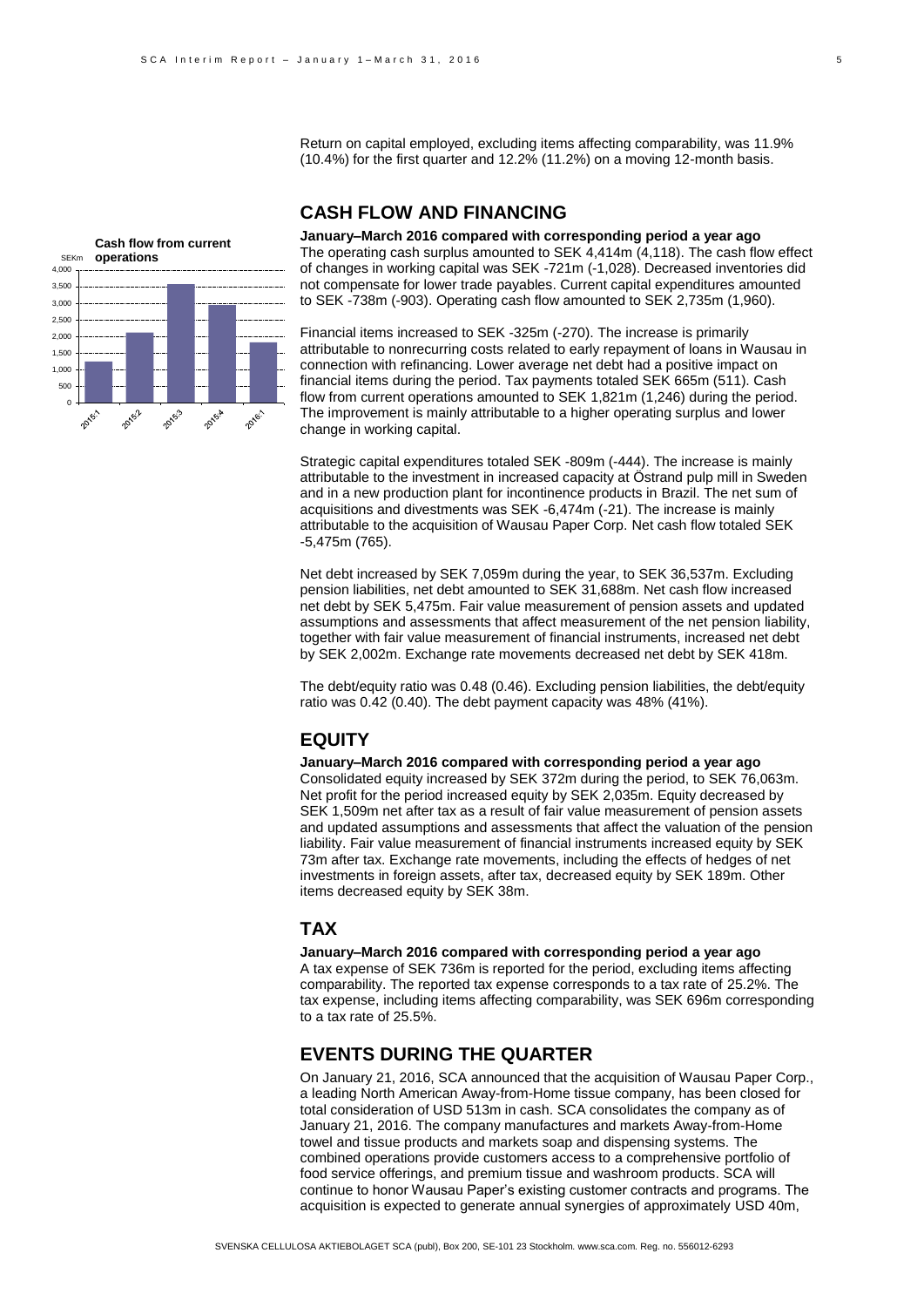with full effect three years after closing. Synergies are expected in sourcing, production, logistics, reduced imports, increased volumes of premium products and reduced selling and administrative costs. Restructuring costs are expected to amount to approximately USD 50m.

In 2004, SCA conducted an internal reorganization in which SCA concentrated its financing operations to Sweden. The internal reorganization was implemented following the prior approval of the transaction by the Swedish Board of Advance Tax Rulings in the form of an advance ruling, which was also sanctioned by the Swedish Tax Agency. In 2012, the Swedish Tax Agency changed its opinion regarding this issue and a dispute has been ongoing since 2014, when the Tax Agency imposed additional taxes and tax surcharges totaling approximately SEK 1,188m on SCA. This amount was reported as a contingent liability in the 2014 and 2015 annual reports, since it was judged that the tax claim would not be upheld in a final, legal review. During the quarter, the Administrative Court ruled in favor of the Swedish Tax Agency. This ruling has not affected SCA's opinion of the final outcome. As a result, no provision in the accounts has been made. SCA has appealed the matter to the Administrative Court of Appeal.

#### **EVENTS AFTER THE END OF THE QUARTER**

On April 1, 2016, SCA announced that its divestment of the hygiene business in Southeast Asia, Taiwan and South Korea for integration with Vinda International Holdings Limited ("Vinda") had closed. SCA is the majority shareholder in Vinda, one of China's largest hygiene companies. As part of the transaction, SCA and Vinda have signed an agreement regarding the exclusive license to market and sell the SCA brands TENA (incontinence products), Tork (Away-from-Home tissue), Tempo (consumer tissue), Libero (baby diapers), and Libresse (feminine care) in Southeast Asia, Taiwan and South Korea. Through this agreement, Vinda holds the rights to these product brands in these Asian markets. Vinda has acquired the brands Drypers, Dr.P, Sealer, Prokids, EQ Dry and Control Plus in these markets. The purchase consideration was HKD 2.8bn on a debt-free basis. Vinda is listed on the Hong Kong stock exchange.

On April 8, 2016, SCA sold its 33.33% ownership stake in the recycling company IL Recycling for consideration of SEK 236m. The capital gain amounted to approximately SEK 200m and will be recognized as an item affecting comparability during the second quarter of 2016. The transaction is contingent upon approval from the pertinent authorities.

SCA has made a provision of approximately SEK 100m related to the Colombian competition authority's ongoing review of the jointly owned company Productos Familia S.A., Colombia. The amount was reported as an item affecting comparability during the first quarter of 2016. The amount of the provision is based on SCA's best estimate, but is uncertain since it pertains to ongoing processes.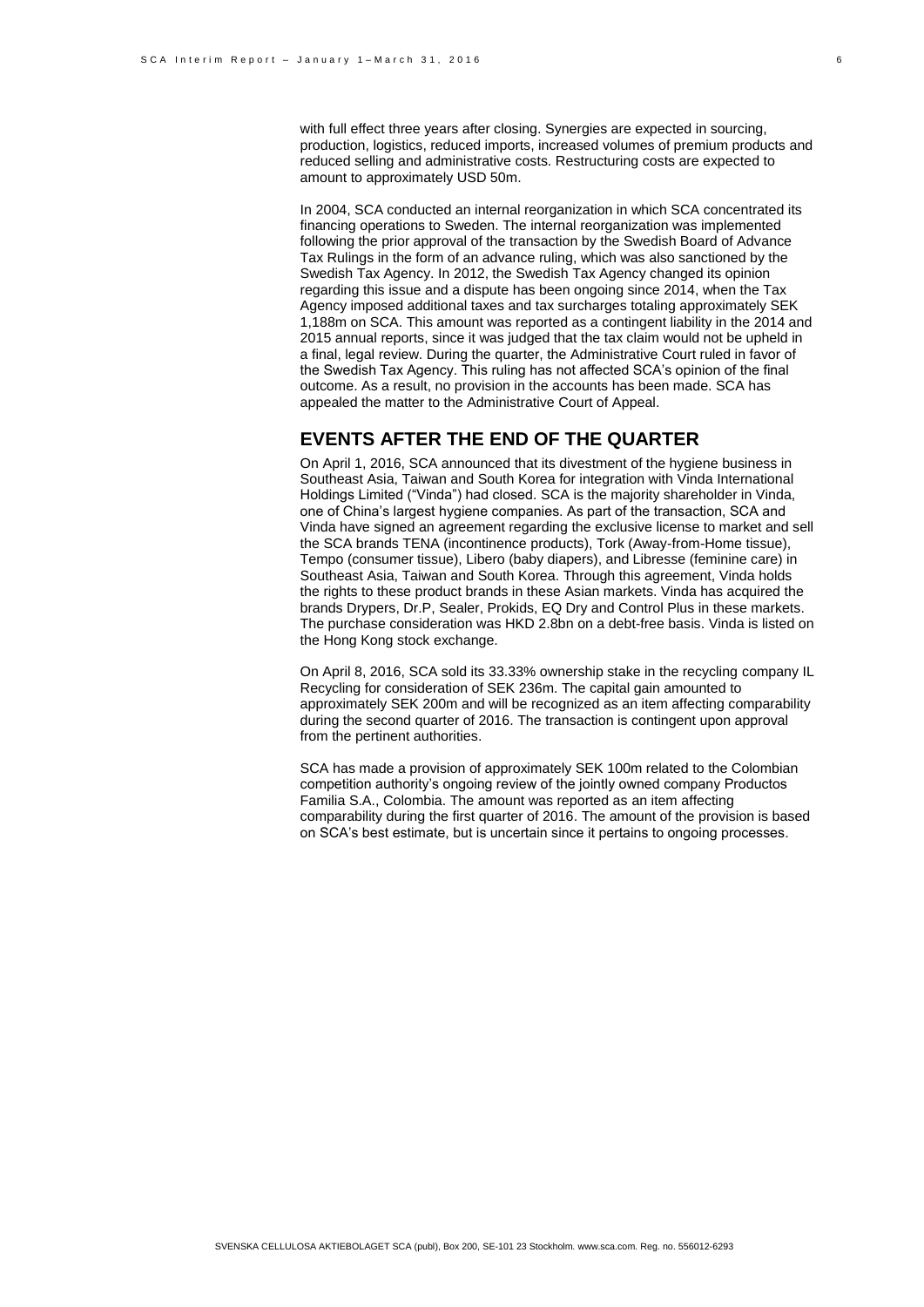**Share of Group, net sales 1603**



**Share of Group, operating profit 1603**







#### **Change in net sales (%)**

|                    | 1603 vs.<br>1503 |
|--------------------|------------------|
| Total              | -2               |
| Price/mix          | 1                |
| Volume             | 5                |
| Currency           | -7               |
| Acquisitions       | O                |
| <b>Divestments</b> | -1               |

#### **Change in operating profit (%)**

|               | 1603 vs |
|---------------|---------|
|               | 1503    |
| <b>Total</b>  | 12      |
| Price/mix     |         |
| Volume        | 24      |
| Raw materials | -6      |
| Energy        | 0       |
| Currency      | -4      |
| )ther         |         |

# **PERSONAL CARE**

| <b>SEKm</b>                    | 1603  | 1503  | %    |
|--------------------------------|-------|-------|------|
| Net sales                      | 8,151 | 8.319 | $-2$ |
| Operating surplus              | 1,217 | 1.131 | 8    |
| Operating profit*              | 974   | 869   | 12   |
| Operating margin, %*           | 11.9  | 10.4  |      |
| Return on capital employed, %* | 28.9  | 25.6  |      |
| Operating cash flow            | 930   | 404   |      |

\*) Excluding restructuring costs, which are reported as items affecting comparability outside of the business area.

**January–March 2016 compared with corresponding period a year ago** Net sales decreased by 2% to SEK 8,151m (8,319). Organic sales growth, which excludes exchange rate effects, acquisitions and divestments, was 6%, of which volume accounted for 5% and price/mix for 1%. The divestment of the baby diaper operation in South Africa decreased net sales by 1%. Organic sales growth was 4% in mature markets and 8% in emerging markets. Emerging markets accounted for 40% of sales. Exchange rate effects decreased sales by 7%.

For incontinence products, under the globally leading TENA brand, organic sales growth was 4%. Growth is attributable to emerging markets and western Europe. For baby diapers, organic sales growth was 2%. Growth is mainly attributable to Europe. For feminine care products, organic sales growth was 18%, attributable to emerging markets and western Europe.

Operating profit, excluding items affecting comparability, rose 12% (15% excluding currency translation effects and divestment) to SEK 974m (869). Profit was favorably affected by higher volumes, a better price/mix and cost savings. Investments were made in increased marketing activities, particularly in Latin America. Higher raw material costs had a negative earnings impact.

Return on capital employed, excluding items affecting comparability, was 28.9% (25.6%) for the first quarter and 30.1% (26.1%) on a moving 12-month basis.

The operating cash surplus amounted to SEK 1,218m (1,131). Operating cash flow increased to SEK 930m (404).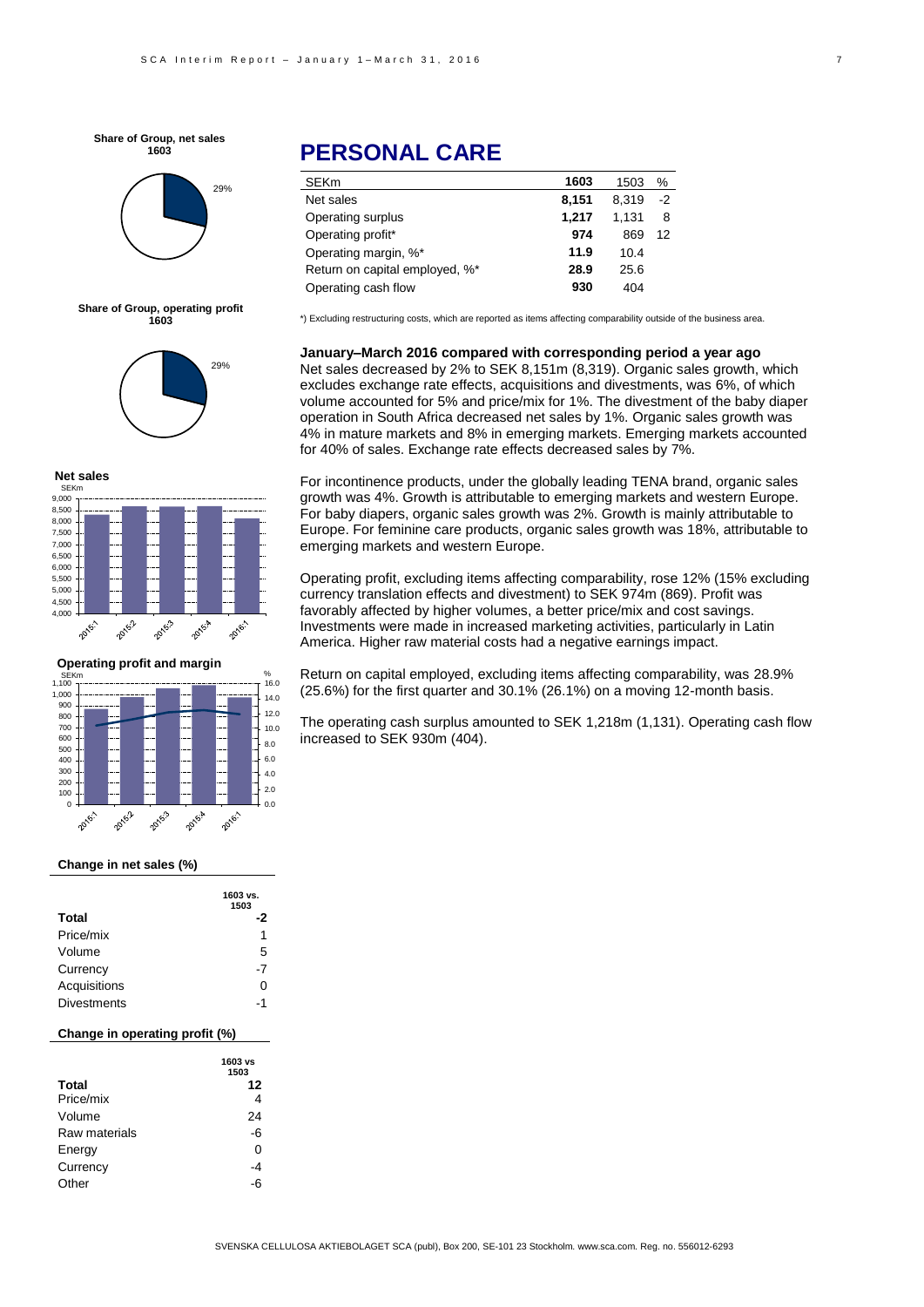**Share of Group, net sales 1603**



#### **Share of Group, operating profit 1603**



#### **Net sales**



#### **Operating profit and margin**



#### **Change in net sales (%)**

|                    | 1603 vs.<br>1503 |
|--------------------|------------------|
| Total              |                  |
| Price/mix          | 2                |
| Volume             | 2                |
| Currency           | -4               |
| Acquisitions       |                  |
| <b>Divestments</b> | 0                |

#### **Change in operating profit (%)**

|               | 1603 vs.<br>1503 |
|---------------|------------------|
| Total         | 17               |
| Price/mix     | 13               |
| Volume        | 10               |
| Raw materials | -5               |
| Energy        | 8                |
| Currency      | -3               |
| )ther         |                  |

# **TISSUE**

| <b>SEKm</b>                    | 1603   | 1503   | $\%$ |
|--------------------------------|--------|--------|------|
| Net sales                      | 16.114 | 15.435 | 4    |
| Operating surplus              | 2.750  | 2.422  | 14   |
| Operating profit*              | 1,826  | 1.556  | 17   |
| Operating margin, %*           | 11.3   | 10.1   |      |
| Return on capital employed, %* | 12.6   | 11.4   |      |
| Operating cash flow            | 1.424  | 1.667  |      |

\*) Excluding restructuring costs, which are reported as items affecting comparability outside of the business area.

**January–March 2016 compared with corresponding period a year ago** Net sales rose 4% to SEK 16,114m (15,435). Organic sales growth, which excludes exchange rate effects, acquisitions and divestments, was 4%, of which volume accounted for 2% and price/mix for 2%. The acquisition of Wausau Paper Corp. increased sales by 4%. Organic sales growth was 0% in mature markets and 12% in emerging markets. Emerging markets accounted for 31% of sales. Exchange rate effects decreased sales by 4%.

For consumer tissue, organic sales growth was 5%. Growth is related to high growth in emerging markets, particularly China, Latin America and Russia. In western Europe sales were stable. For AfH tissue, organic sales growth was 3%. The increase was related to Europe and Latin America.

Operating profit, excluding items affecting comparability, rose 17% (15% excluding currency translation effects and acquisition) to SEK 1,826m (1,556). A better price/mix, higher volumes, lower energy costs, cost savings and acquisition contributed to the earnings increase. The acquisition of Wausau Paper Corp. increased operating profit by 5%. Higher raw material costs had a negative earnings impact.

Return on capital employed, excluding items affecting comparability, was 12.6% (11.4%) for the first quarter and 13.1% (12.5%) on a moving 12-month basis.

The operating cash surplus increased to SEK 2,751m (2,421). Operating cash flow was SEK 1,424m (1,667).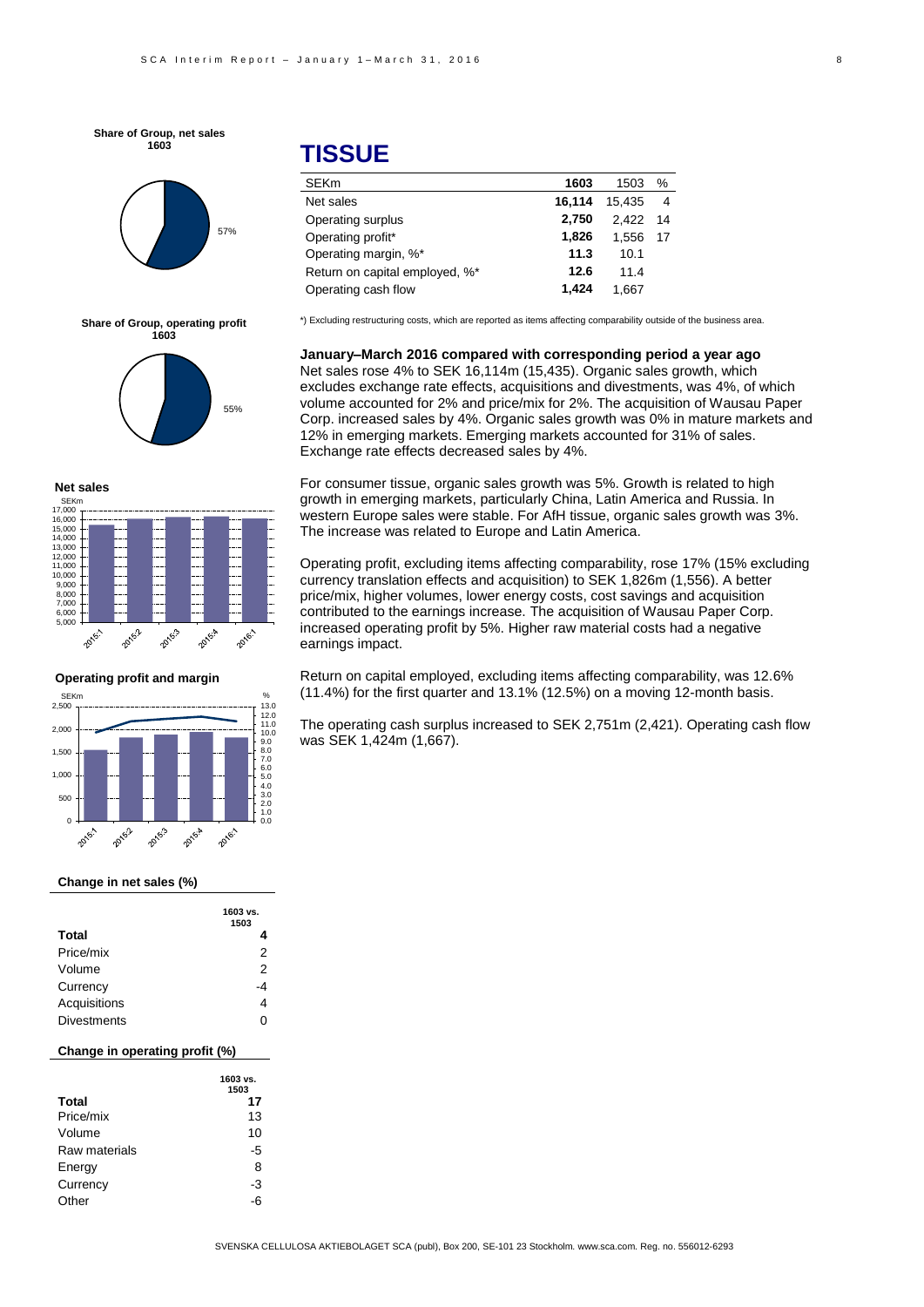





16% **Share of Group, operating profit 1603**

#### **Net sales**



**Operating profit and margin**



#### **Change in net sales (%)**

|                    | 1603 vs.<br>1503 |
|--------------------|------------------|
| <b>Total</b>       |                  |
| Price/mix          | -5               |
| Volume             | -1               |
| Currency           | U                |
| Acquisitions       | U                |
| <b>Divestments</b> | O                |

#### **Change in operating profit (%)**

|               | 1603 vs.<br>1503 |
|---------------|------------------|
| <b>Total</b>  | -19              |
| Price/mix*    | $-21$            |
| Volume        | -1               |
| Raw materials | $-1$             |
| Energy        | 4                |
| Currency      | 0                |
| Other         | ი                |

*\*Price/mix includes exchange rate effects of approximately -4% (SEK -27m)*

# **FOREST PRODUCTS**

| <b>SEKm</b>                            | 1603  | 1503  | %     |
|----------------------------------------|-------|-------|-------|
| <b>Deliveries</b>                      |       |       |       |
| - Publication papers, thousand tonnes  | 193   | 212   | -9    |
| - Solid-wood products, thousand $m3$   | 599   | 528   | 13    |
| - Kraftliner products, thousand tonnes | 198   | 219   | $-10$ |
| - Pulp products, thousand tonnes       | 123   | 127   | $-3$  |
| Net sales                              | 4,055 | 4.316 | -6    |
| Operating surplus                      | 828   | 981   | -16   |
| Operating profit*                      | 548   | 678   | $-19$ |
| Operating margin, %*                   | 13.5  | 15.7  |       |
| Return on capital employed, %*         | 5.8   | 7.1   |       |
| Operating cash flow                    | 694   | 315   |       |

\*) Excluding restructuring costs, which are reported as items affecting comparability outside of the business area.

During the second quarter of 2016, maintenance stops will be carried out at two production plants, which is expected to have a negative earnings impact of approximately SEK 60m.

**January–March 2016 compared with corresponding period a year ago** Net sales decreased by 6% to SEK 4,055m (4,316). Sales growth excluding exchange rate effects was -6%, of which volume accounted for -1% and price/mix for -5%.

Solid-wood products showed lower prices (including exchange rate effects) and higher volumes. Kraftliner, pulp and publication papers showed lower prices (including exchange rate effects) and lower volumes.

Operating profit, excluding items affecting comparability, decreased by 19% to SEK 548m (678). Lower prices, (including exchange rate effects), lower volumes and higher raw material costs led to lower earnings. Lower energy costs had a positive earnings impact.

Return on capital employed, excluding items affecting comparability, was 5.8% (7.1%) for the first quarter and 6.6% (6.8%) on a moving 12-month basis.

The operating cash surplus was SEK 528m (780), and operating cash flow totaled SEK 694m (315).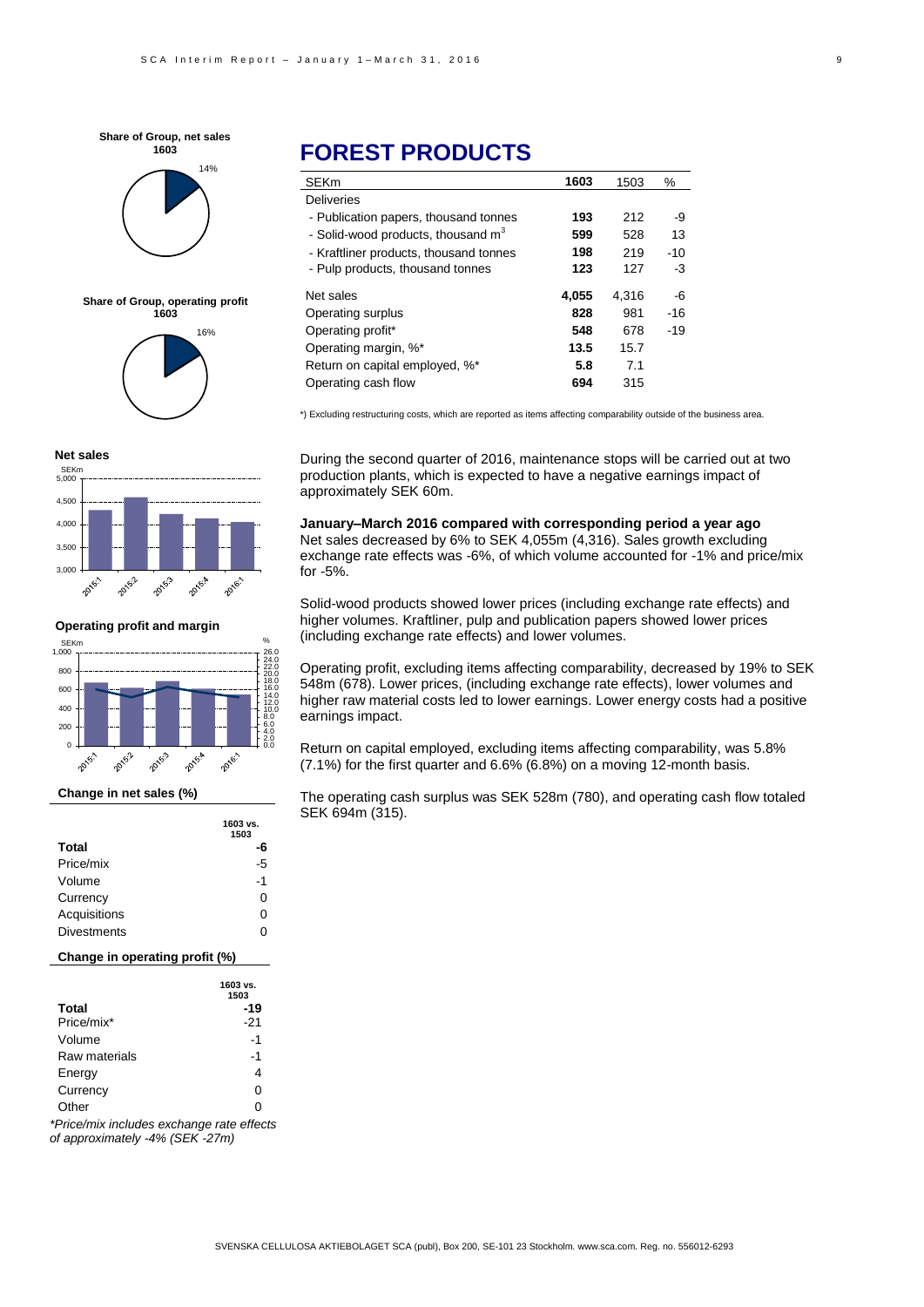## **SHARE DISTRIBUTION**

| March 31, 2016              | Class A    | Class B     | Total       |
|-----------------------------|------------|-------------|-------------|
| Registered number of shares | 66.271.453 | 638.838.641 | 705.110.094 |
| - of which treasury shares  |            | 2.767.605   | 2.767.605   |

At the end of the reporting period the proportion of Class A shares was 9.4%. During the first quarter, at the request of shareholders a total of 1,170,156 Class A shares were converted to Class B shares. The total number of votes in the company is thereafter 1,301,553,171.

#### **FUTURE REPORTS**

During 2016 interim reports will be published on July 19 and October 27. The year-end report for 2016 will be published on January 26, 2017.

## **INVITATION TO PRESS CONFERENCE ON Q1 INTERIM REPORT 2016**

Media and analysts are invited to a press conference, where this interim report will be presented by Magnus Groth, President and CEO.

Time: 10:00 CET, Thursday, April 28, 2016 Location: SCA's headquarters, Waterfront Building, Klarabergsviadukten 63, Stockholm, Sweden

The presentation will be webcast at www.sca.com. To participate, call: +44 (0)20 7162 0077, +1 334 323 6201 or +46 (0)8 5052 0110. Specify "SCA" or conference ID no. 958264.

Stockholm, April 28, 2016 SVENSKA CELLULOSA AKTIEBOLAGET SCA (publ)

Magnus Groth President and CEO

#### **For further information, please contact:**

Fredrik Rystedt, CFO and Executive Vice President, +46 8 788 51 31 Johan Karlsson, Vice President Investor Relations, Group Function Communications, +46 8 788 51 30 Linda Nyberg, Vice President Media and Online, Group Function Communications, +46 8 788 51 58 Joséphine Edwall-Björklund, Senior Vice President, Group Function Communications, +46 8 788 52 34

#### **NB**

SCA discloses the information provided herein pursuant to the Securities Markets Act. This report has been prepared in both Swedish and English versions. In case of variations in the content between the two versions, the Swedish version shall govern. Submitted for publication at 08:00 CET on April 28, 2016. This report has not been reviewed by the company's auditors.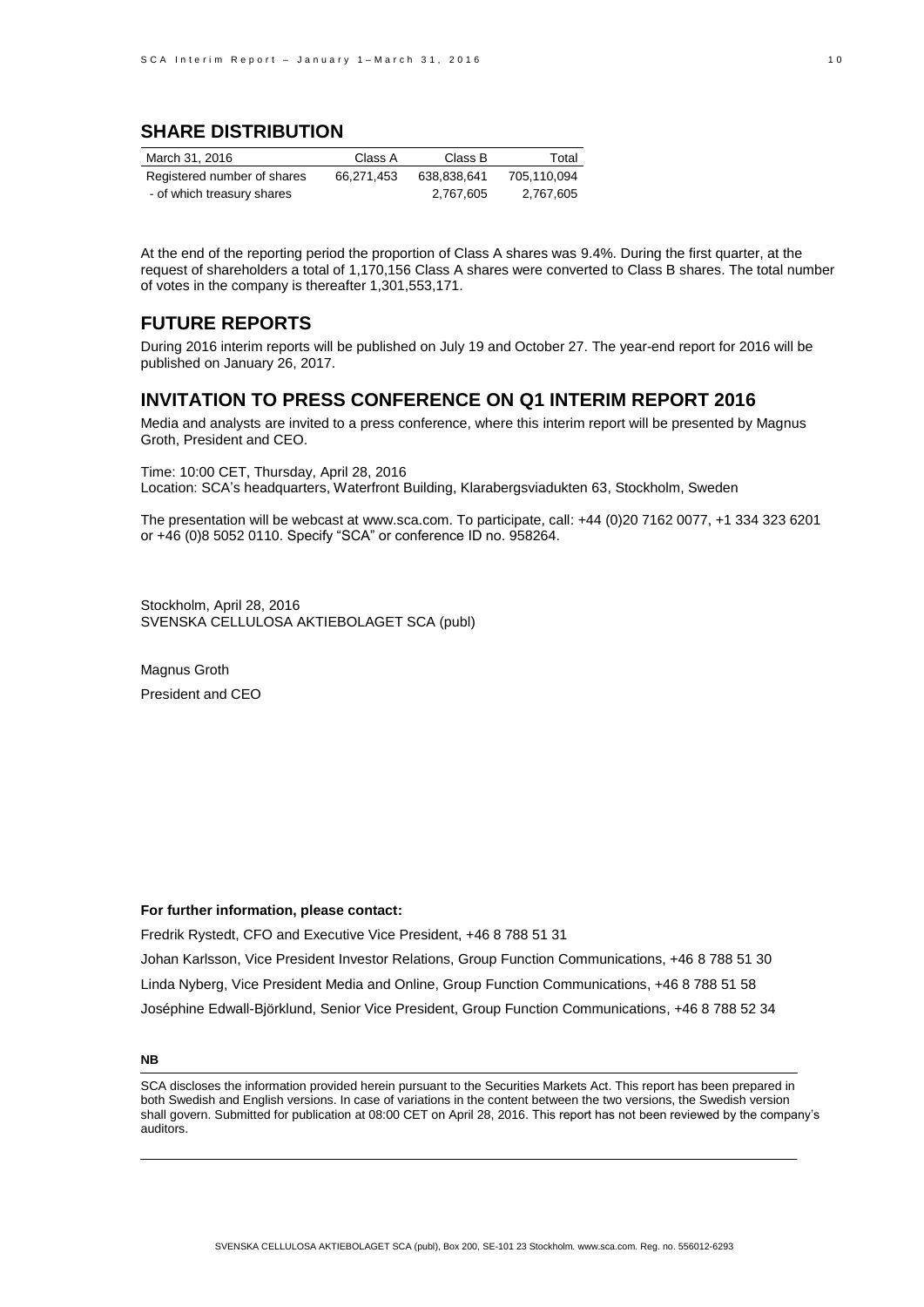| <b>SEKm</b>                                                            | 2016:1    | 2015:1   | 2015:4    | 1603     | 1503     |
|------------------------------------------------------------------------|-----------|----------|-----------|----------|----------|
| <b>Net sales</b>                                                       | 28,177    | 27,958   | 29,040    | 28,177   | 27,958   |
| Cost of goods sold <sup>1</sup>                                        | $-20,828$ | -20,926  | $-21,372$ | -20,828  | -20,926  |
| <b>Gross profit</b>                                                    | 7,349     | 7,032    | 7,668     | 7,349    | 7,032    |
| Sales, general and administration <sup>1</sup>                         | $-4,134$  | $-4,198$ | $-4,270$  | $-4,134$ | $-4,198$ |
| Items affecting comparability <sup>2</sup>                             | $-191$    | $-122$   | 697       | $-191$   | $-122$   |
| Share of profits of associates and joint ventures                      | 32        | 38       | 56        | 32       | 38       |
| <b>Operating profit</b>                                                | 3,056     | 2,750    | 4,151*    | 3,056    | 2,750    |
| <b>Financial items</b>                                                 | $-325$    | $-270$   | $-259**$  | $-325$   | -270     |
| Profit before tax                                                      | 2,731     | 2,480    | 3,892     | 2,731    | 2,480    |
| Tax                                                                    | $-696$    | $-632$   | -985      | $-696$   | -632     |
| Net profit for the period                                              | 2,035     | 1,848    | 2,907     | 2,035    | 1,848    |
| Earnings attributable to:                                              |           |          |           |          |          |
| Owners of the parent                                                   | 1,922     | 1,705    | 2,827     | 1,922    | 1,705    |
| Non-controlling interests                                              | 113       | 143      | 80        | 113      | 143      |
|                                                                        |           |          |           |          |          |
| Earnings per share, SEK - owners of the parent total operations        |           |          |           |          |          |
| - before dilution effects                                              | 2.74      | 2.43     | 4.03      | 2.74     | 2.43     |
| - after dilution effects                                               | 2.74      | 2.43     | 4.03      | 2.74     | 2.43     |
| <b>Calculation of earnings per share</b>                               | 2016:1    | 2015:1   | 2015:4    | 1603     | 1503     |
| Earnings attributable to owners of the parent                          | 1,922     | 1,705    | 2,827     | 1,922    | 1,705    |
|                                                                        |           |          |           |          |          |
| Average no. of shares before dilution, millions                        | 702.3     | 702.3    | 702.3     | 702.3    | 702.3    |
| Average no. of shares after dilution, millions                         | 702.3     | 702.3    | 702.3     | 702.3    | 702.3    |
|                                                                        |           |          |           |          |          |
| <sup>1</sup> Of which, depreciation                                    | $-1,504$  | $-1,486$ | $-1,443$  | $-1,504$ | $-1,486$ |
| <sup>2</sup> Distribution of items affecting comparability by function |           |          |           |          |          |
| Cost of goods sold                                                     | $-22$     | 9        | -61       | -22      | 9        |
| Sales, general and administration                                      | $-169$    | $-128$   | $-103$    | $-169$   | $-128$   |
| Impairment, etc.                                                       | 0         | -3       | $-109$    | 0        | -3       |
| <b>Financial items</b>                                                 | 0         | 0        | 970       | 0        | 0        |
| Total items affecting comparability                                    | $-191$    | $-122$   | 697       | $-191$   | $-122$   |
| Including sales of securities, 970 SEKm                                |           |          |           |          |          |
| Not including sales of securities, 970 SEKm                            |           |          |           |          |          |
| Gross margin                                                           | 26.1      | 25.2     | 26.4      | 26.1     | 25.2     |
| Operating margin                                                       | 10.8      | 9.8      | 11.0      | 10.8     | 9.8      |
| Financial net margin                                                   | $-1.2$    | $-1.0$   | 2.4       | $-1.2$   | $-1.0$   |
| Profit margin                                                          | 9.6       | 8.8      | 13.4      | 9.6      | 8.8      |
| Tax                                                                    | $-2.5$    | $-2.3$   | $-3.4$    | $-2.5$   | $-2.3$   |
| Net margin                                                             | 7.1       | 6.5      | 10.0      | 7.1      | 6.5      |
|                                                                        |           |          |           |          |          |
| Excluding items affecting comparability:                               | 2016:1    | 2015:1   | 2015:4    | 1603     | 1503     |
| Gross margin                                                           | 26.1      | 25.2     | 26.4      | 26.1     | 25.2     |
| Operating margin                                                       | 11.5      | 10.3     | 11.9      | 11.5     | 10.3     |
| Financial net margin                                                   | $-1.2$    | $-1.0$   | $-0.9$    | $-1.2$   | $-1.0$   |
| <b>Profit margin</b>                                                   | 10.3      | 9.3      | 11.0      | 10.3     | 9.3      |
| Tax                                                                    | $-2.6$    | -2.4     | $-3.6$    | $-2.6$   | -2.4     |
| Net margin                                                             | 7.7       | 6.9      | 7.4       | 7.7      | 6.9      |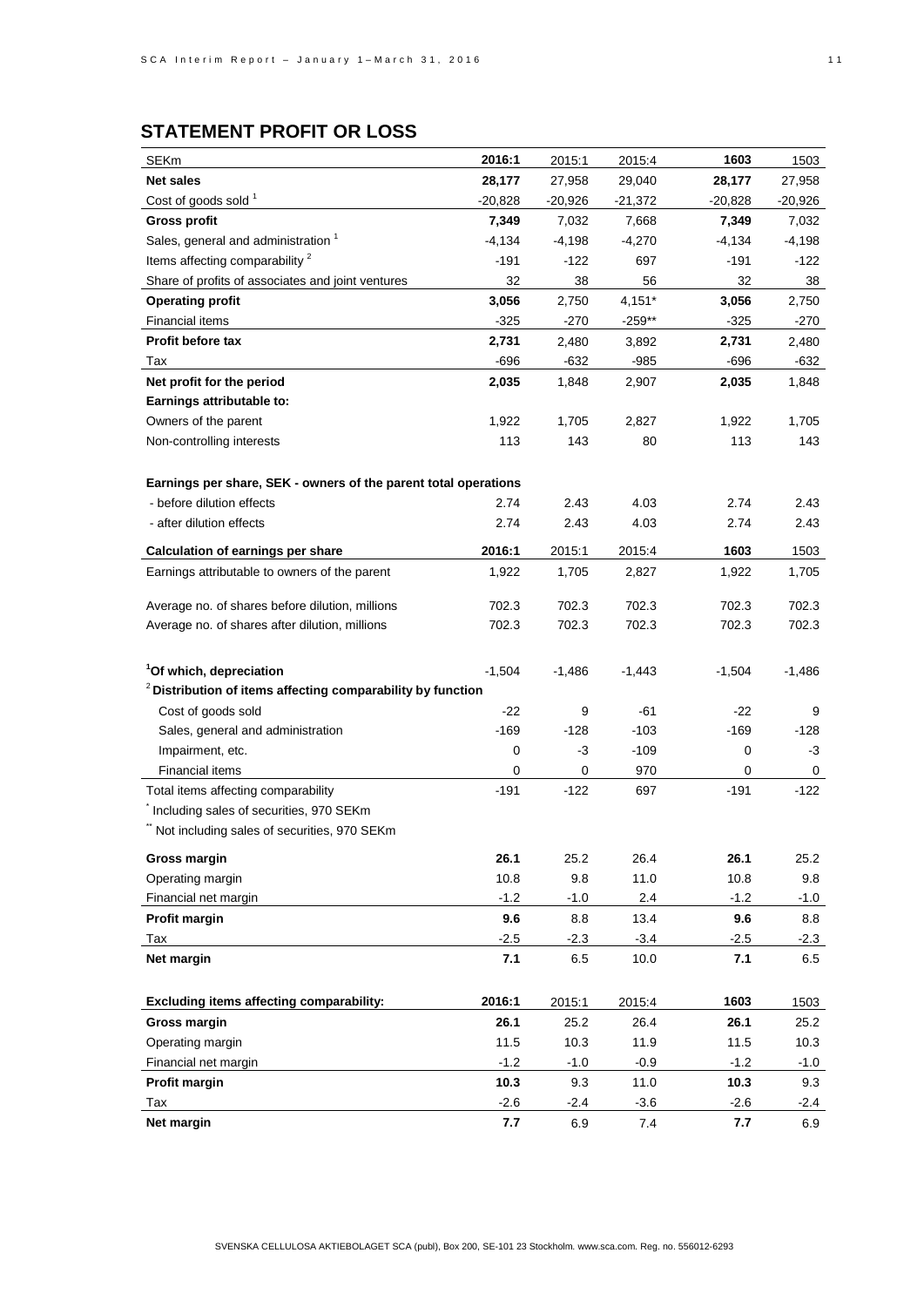## **CONSOLIDATED STATEMENT OF PROFIT OR LOSS AND OTHER COMPREHENSIVE INCOME**

| <b>SEKm</b>                                                                      | 2016:1   | 2015:1 | 2015:4   | 1603     | 1503     |
|----------------------------------------------------------------------------------|----------|--------|----------|----------|----------|
| Profit for the period                                                            | 2,035    | 1,848  | 2,907    | 2,035    | 1,848    |
| Other comprehensive income for the period                                        |          |        |          |          |          |
| Items that may not be reclassified to the income statement                       |          |        |          |          |          |
| Actuarial gains/losses on defined benefit pension plans                          | $-2,000$ | 54     | 332      | $-2,000$ | 54       |
| Income tax attributable to components of other comprehensive income              | 491      | -26    | $-7$     | 491      | $-26$    |
|                                                                                  | $-1,509$ | 28     | 325      | $-1,509$ | 28       |
| Items that have been or may be reclassified subsequently to the income statement |          |        |          |          |          |
| Available-for-sale financial assets                                              | $-2$     | 340    | $-842$   | $-2$     | 340      |
| Cash flow hedges                                                                 | 82       | 77     | $-124$   | 82       | 77       |
| Translation differences in foreign operations                                    | 175      | 2,188  | $-1,582$ | 175      | 2,188    |
| Gains/losses from hedges of net investments in foreign operations                | -464     | $-668$ | 416      | -464     | $-668$   |
| Other comprehensive income from associated companies                             | $-24$    | 0      | $-17$    | $-24$    | $\Omega$ |
| Income tax attributable to components of other comprehensive income              | 93       | 128    | $-67$    | 93       | 128      |
|                                                                                  | $-140$   | 2,065  | $-2,216$ | $-140$   | 2,065    |
|                                                                                  |          |        |          |          |          |
| Other comprehensive income for the period, net of tax                            | $-1,649$ | 2,093  | $-1,891$ | $-1,649$ | 2,093    |
| Total comprehensive income for the period                                        | 386      | 3,941  | 1,016    | 386      | 3,941    |
|                                                                                  |          |        |          |          |          |
| Total comprehensive income attributable to:                                      |          |        |          |          |          |
| Owners of the parent                                                             | 336      | 3,387  | 1,059    | 336      | 3,387    |
| Non-controlling interests                                                        | 50       | 554    | $-43$    | 50       | 554      |

# **CONSOLIDATED STATEMENT OF CHANGES IN EQUITY**

| SEKm                                                               | 1603   | 1503   |
|--------------------------------------------------------------------|--------|--------|
| Attributable to owners of the parent                               |        |        |
| Opening balance, January 1                                         | 70,401 | 67,622 |
| Total comprehensive income for the period                          | 336    | 3,387  |
| Acquisition of non-controlling interests                           | 0      | $-19$  |
| Remeasurement effect upon acquisition of non-controlling interests | -1     | -1     |
| <b>Closing balance</b>                                             | 70,736 | 70,989 |
|                                                                    |        |        |
| Non-controlling interests                                          |        |        |
| Opening balance, January 1                                         | 5,290  | 5,250  |
| Total comprehensive income for the period                          | 50     | 554    |
| <b>Dividend</b>                                                    | $-13$  | $-16$  |
| <b>Closing balance</b>                                             | 5,327  | 5,788  |
| Total equity, closing balance                                      | 76,063 | 76,777 |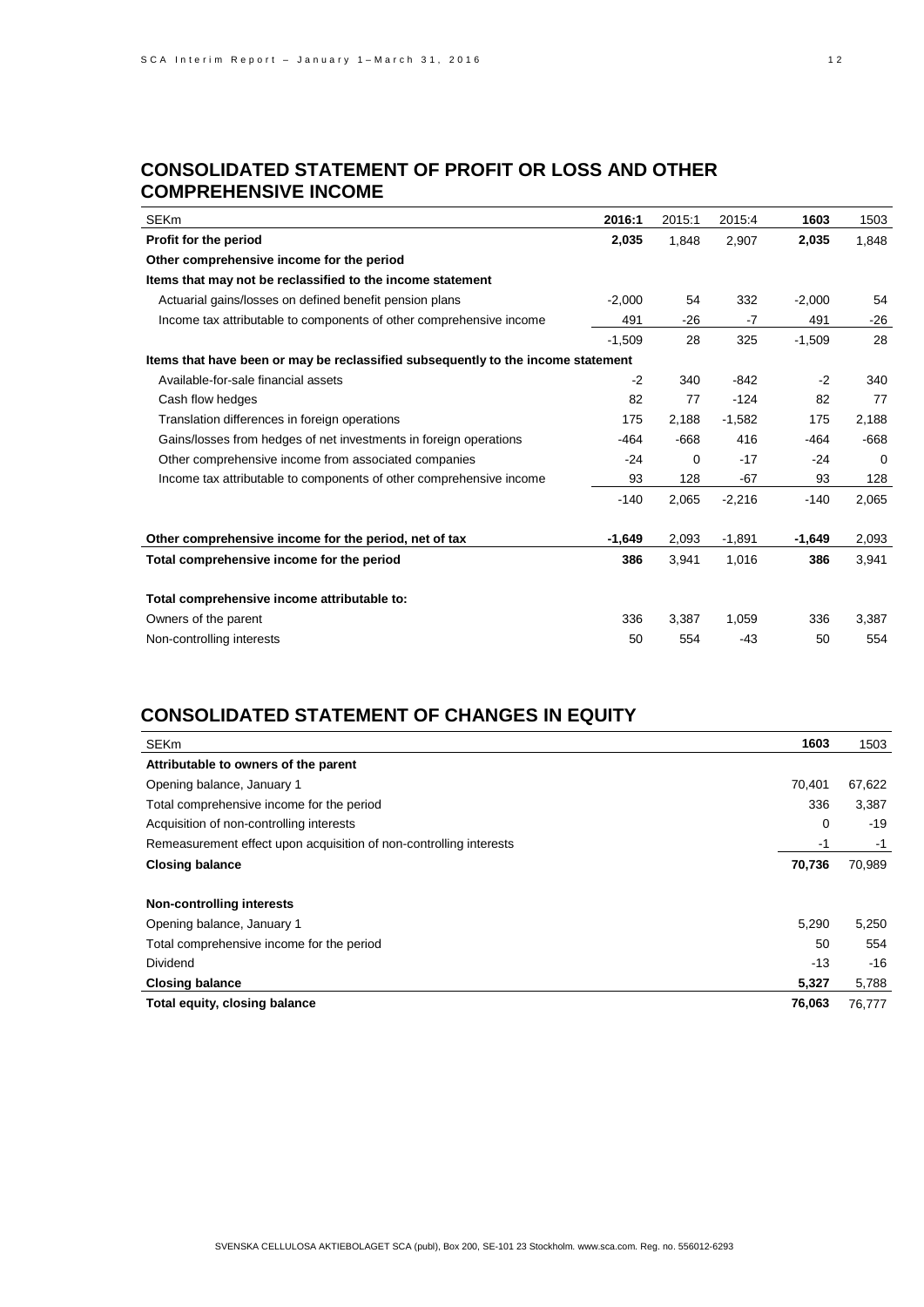# **CONSOLIDATED OPERATING CASH FLOW ANALYSIS**

| <b>SEKm</b>                                          | 1603      | 1503      |
|------------------------------------------------------|-----------|-----------|
| Operating cash surplus                               | 4,414     | 4,118     |
| Change in working capital                            | $-721$    | $-1,028$  |
| Current capital expenditures, net                    | $-738$    | $-903$    |
| Restructuring costs, etc.                            | $-220$    | $-227$    |
| Operating cash flow                                  | 2,735     | 1,960     |
|                                                      |           |           |
| <b>Financial items</b>                               | $-325$    | $-270$    |
| Income taxes paid                                    | $-665$    | $-511$    |
| Other                                                | 76        | 67        |
| Cash flow from current operations                    | 1,821     | 1,246     |
|                                                      |           |           |
| Acquisitions                                         | $-6,492$  | $-21$     |
| Strategic capital expenditures in non-current assets | $-809$    | -444      |
| <b>Divestments</b>                                   | 18        | 0         |
| Cash flow before dividend                            | $-5,462$  | 781       |
| Dividend                                             | $-13$     | $-16$     |
| Net cash flow                                        | $-5,475$  | 765       |
|                                                      |           |           |
| Net debt at the start of the period                  | -29,478   | $-35,947$ |
| Net cash flow                                        | $-5,475$  | 765       |
| Remeasurement to equity                              | $-2,002$  | 394       |
| <b>Translation differences</b>                       | 418       | $-826$    |
| Net debt at the end of the period                    | $-36,537$ | $-35,614$ |
|                                                      |           |           |
| Debt/equity ratio                                    | 0.48      | 0.46      |
| Debt payment capacity, %                             | 48        | 41        |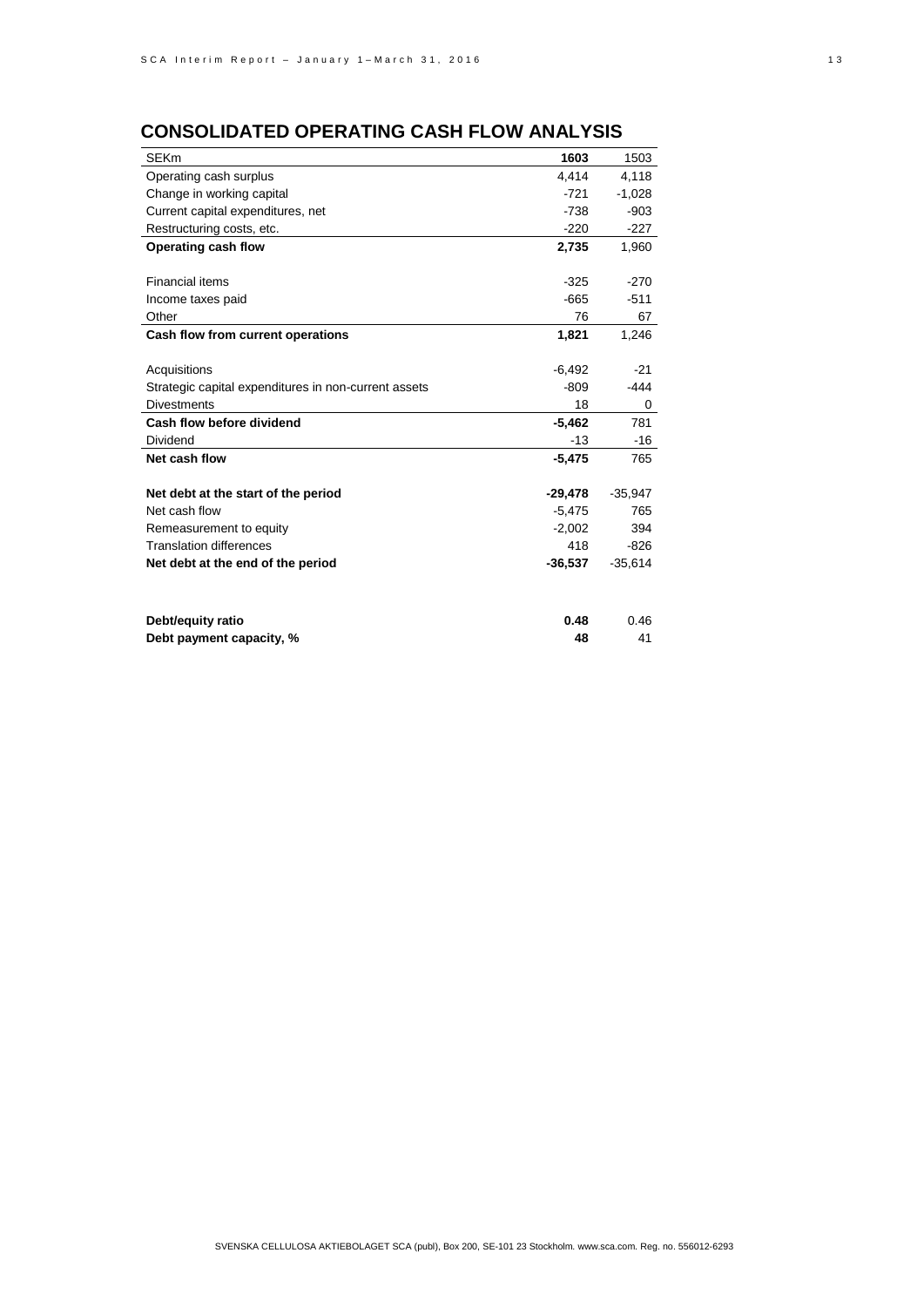# **CONSOLIDATED CASH FLOW STATEMENT**

| SEKm                                                                            | 1603          | 1503     |
|---------------------------------------------------------------------------------|---------------|----------|
|                                                                                 |               |          |
| <b>Operating activities</b>                                                     |               |          |
| Profit before tax                                                               | 2,731         | 2,480    |
| Adjustment for non-cash items <sup>1</sup>                                      | 1,204         | 1,153    |
|                                                                                 | 3,935         | 3,633    |
| Paid tax                                                                        | -665          | -511     |
| Cash flow from operating activities                                             |               |          |
| before changes in working capital                                               | 3,270         | 3,122    |
| Cash flow from changes in working capital                                       |               |          |
| Change in inventories                                                           | 214           | -466     |
| Change in operating receivables                                                 | 13            | $-1,216$ |
| Change in operating liabilities                                                 | -948          | 654      |
|                                                                                 |               |          |
| Cash flow from operating activities                                             | 2,549         | 2,094    |
| <b>Investing activities</b>                                                     |               |          |
| Acquisitions                                                                    | $-4,387$      | -1       |
| <b>Divestments</b>                                                              | 18            | 0        |
| Investment in tangible and intangible assets                                    | $-1.610$      | $-1,406$ |
| Sale of tangible assets                                                         | 63            | 59       |
| Loan granted to external parties                                                | $-167$        | 0        |
|                                                                                 |               | 11       |
| Repayment of loans from external parties<br>Cash flow from investing activities | 0<br>$-6,083$ | $-1,337$ |
|                                                                                 |               |          |
| <b>Financing activities</b>                                                     |               |          |
| Acquisition of non-controlling interests                                        | 0             | -4       |
| New borrowing                                                                   | 6,552         | 5,567    |
| Amortization of loans                                                           | $-3,394$      | $-2,481$ |
| Dividend                                                                        | -13           | -16      |
| Cash flow from financing activities                                             | 3,145         | 3,066    |
|                                                                                 |               |          |
| Cash flow for the period                                                        | -389          | 3,823    |
| Cash and cash equivalents at the beginning of the period                        | 5,042         | 3,815    |
| Translation differences in cash and cash equivalents                            | 7             | 117      |
| Cash and cash equivalents at the end of the period                              | 4,660         | 7,755    |
|                                                                                 |               |          |
| Cash flow from operating activities per share, SEK                              | 3.62          | 2.97     |
|                                                                                 |               |          |
| Reconciliation with consolidated operating cash flow statement                  |               |          |
| Cash flow for the period                                                        | -389          | 3,823    |
| Less:                                                                           |               |          |
| Loans granted to external parties                                               | 167           | 0        |
| Repayment of loans from external parties                                        | 0             | $-11$    |
| New borrowings                                                                  | $-6,552$      | $-5,567$ |
| Financial liabilities (additional purchase price) at acquisitions               | 0             | -15      |
| Add:                                                                            |               |          |
| Net debt in acquired and divested operations                                    | $-2,105$      | 2,481    |
| Amortization of borrowing                                                       | 3,394         | 0        |
| Accrued interest                                                                |               |          |
|                                                                                 | 10            | 54       |
| Net cash flow according to consolidated operating cash flow statement           | $-5,475$      | 765      |
| Depreciation/amortization and impairment of non-current assets                  | 1,504         | 1,489    |
| Fair-value measurement of forest assets                                         |               |          |
|                                                                                 | $-272$        | -200     |
| Gains/loss on assets sales and swaps of assets                                  | -26           | -2       |
| Unpaid related to efficiency programs                                           | 0             | 11       |
| Payments related to efficiency programs, already recognized                     | -86           | -119     |
| Other                                                                           | 84            | -26      |
| Total                                                                           | 1,204         | 1,153    |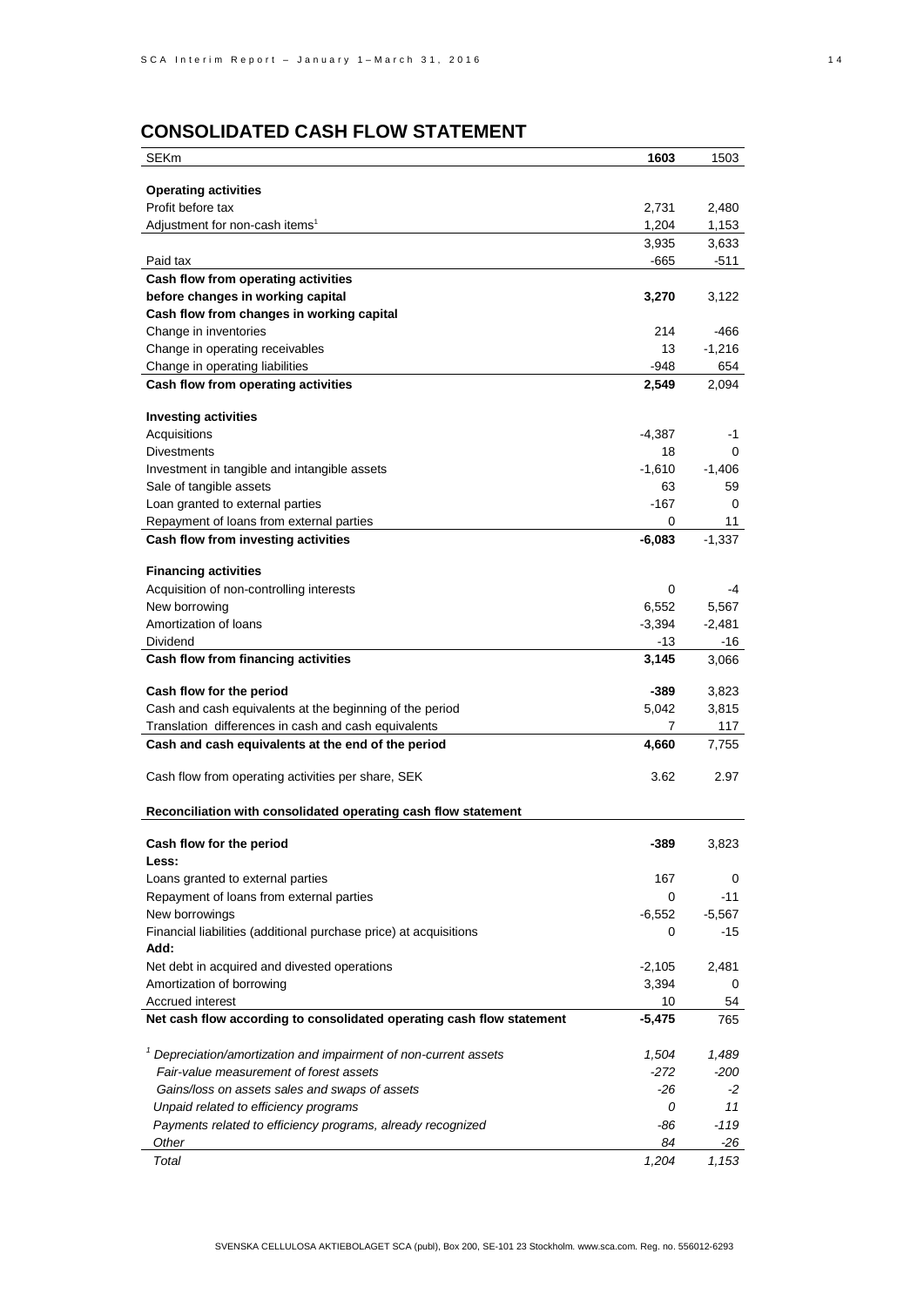| <b>SEKm</b>                                                                                | <b>Note</b> | March 31, 2016   | December 31, 2015 |
|--------------------------------------------------------------------------------------------|-------------|------------------|-------------------|
|                                                                                            |             |                  |                   |
| <b>Assets</b>                                                                              |             |                  |                   |
| Goodwill                                                                                   |             | 18,261           | 15,412            |
| Other intangible assets                                                                    |             | 7,685            | 7,440             |
| Tangible assets                                                                            |             | 87,393           | 84,651            |
| Shares and participations                                                                  |             | 1,078            | 1,123             |
| Non-current financial assets                                                               | 4           | 1,090            | 1,403             |
| Other non-current receivables                                                              | 4           | 1,278            | 1,213             |
| <b>Total non-current assets</b>                                                            |             | 116,785          | 111,242           |
|                                                                                            |             |                  |                   |
| Operating receivables and inventories                                                      | 4           | 35,606           | 35,194            |
| <b>Current financial assets</b>                                                            | 4           | 783              | 774               |
| Non-current assets held for sale                                                           |             | 119              | 120               |
| Cash and cash equivalents                                                                  |             | 4,660            | 5,042             |
| <b>Total current assets</b>                                                                |             | 41,168           | 41,130            |
| <b>Total assets</b>                                                                        |             | 157,953          | 152,372           |
|                                                                                            |             |                  |                   |
| <b>Equity</b>                                                                              |             |                  |                   |
| Owners of the parent                                                                       |             | 70,736           | 70,401            |
| Non-controlling interests                                                                  |             | 5,327            | 5,290             |
| <b>Total equity</b>                                                                        |             | 76,063           | 75,691            |
|                                                                                            |             |                  |                   |
| Liabilities                                                                                |             |                  |                   |
| Provisions for pensions                                                                    |             | 4,884            | 2,771             |
| Other provisions                                                                           |             | 10,395           | 11,076            |
| Non-current financial liabilities                                                          | 4           | 21,546           | 21,475            |
| Other non-current liabilities                                                              | 4           | 1,299            | 1,159             |
| <b>Total non-current liabilities</b>                                                       |             | 38,124           | 36,481            |
|                                                                                            |             |                  |                   |
| Current financial liabilities <sup>1</sup>                                                 | 4           | 16,546           | 12,346            |
| Other current liabilities<br><b>Total current liabilities</b>                              | 4           | 27,220           | 27,854            |
| <b>Total liabilities</b>                                                                   |             | 43,766<br>81,890 | 40,200<br>76,681  |
| <b>Total equity and liabilities</b>                                                        |             | 157,953          | 152,372           |
|                                                                                            |             |                  |                   |
| <sup>1</sup> Committed credit lines amount to SEK 18 505m of which unutilized SEK 18 505m. |             |                  |                   |
|                                                                                            |             |                  |                   |
| Debt/equity ratio                                                                          |             | 0.48             | 0.39              |
| Equity/assets ratio                                                                        |             | 45%              | 46%               |
| Return on capital employed*                                                                |             | 10.3%            | 10.1%             |
| Return on equity                                                                           |             | 10.1%            | 9.9%              |
| <b>Excluding items affecting comparability:</b>                                            |             |                  |                   |
| Return on capital employed*                                                                |             | 12.2%            | 12.0%             |
| Return on equity                                                                           |             | 11.9%            | 11.6%             |
|                                                                                            |             |                  |                   |
|                                                                                            |             |                  |                   |
| Equity per share, SEK                                                                      |             | 108              | 107               |
| Capital employed                                                                           |             | 112,600          | 105,169           |
| - of which working capital                                                                 |             | 9,105            | 8,167             |
| Provisions for restructuring costs are included in the balance sheet as follows:           |             |                  |                   |
| - Other provisions**                                                                       |             | 1,014            | 901               |
| - Operating liabilities                                                                    |             | 465              | 548               |
| **) of which, provision for tax risks                                                      |             | 806              | 798               |
|                                                                                            |             |                  |                   |
| Net debt                                                                                   |             | 36,537           | 29,478            |
| <b>Total Equity</b>                                                                        |             | 76,063           | 75,691            |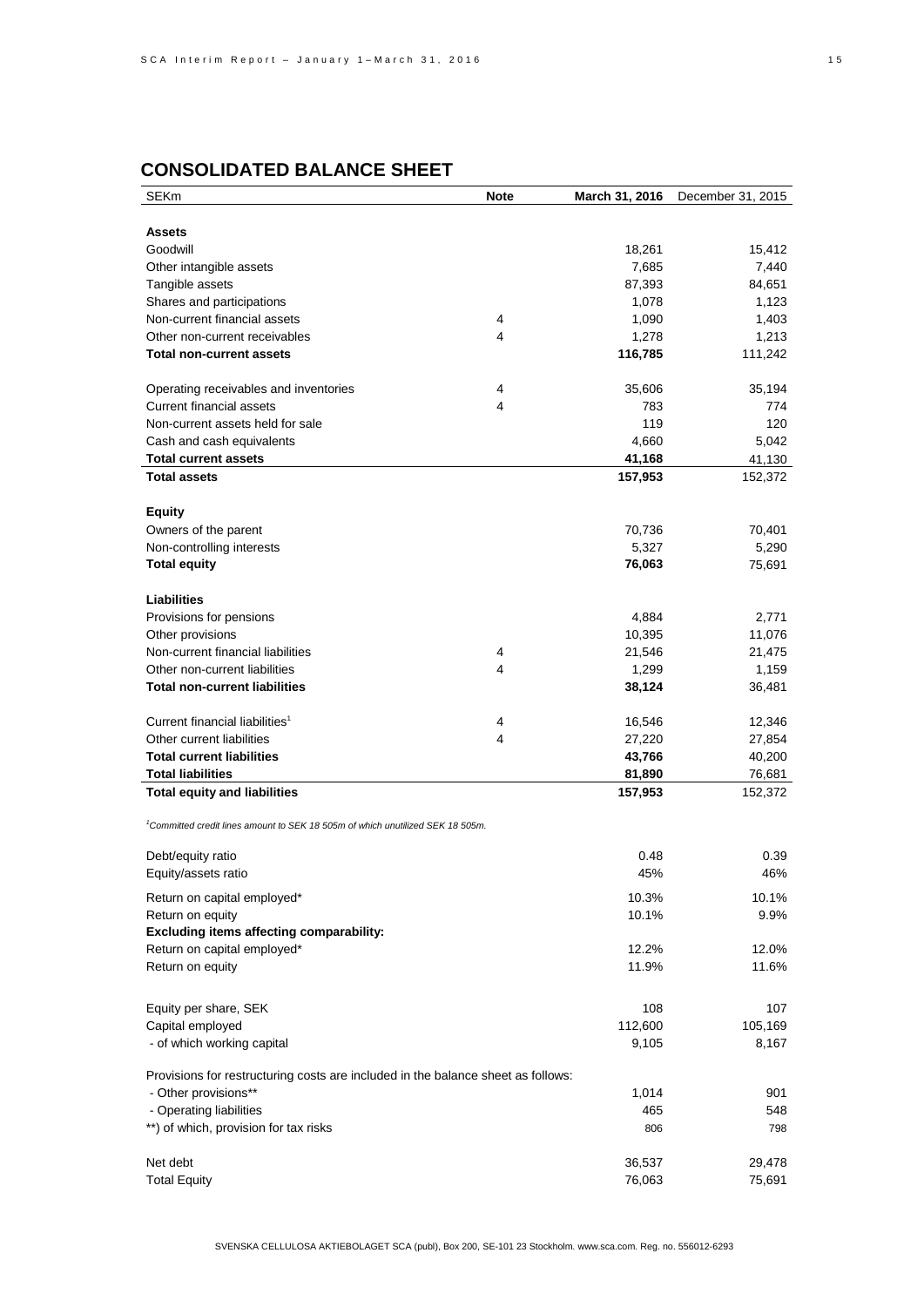| <b>SEKm</b>            | 1603   | 1503   | 2016:1 | 2015:4 | 2015:3 | 2015:2 | 2015:1 | 2014:4 |
|------------------------|--------|--------|--------|--------|--------|--------|--------|--------|
| <b>Personal Care</b>   | 8.151  | 8.319  | 8.151  | 8.681  | 8.668  | 8.676  | 8.319  | 8.106  |
| Tissue                 | 16.114 | 15.435 | 16.114 | 16.366 | 16.292 | 16.091 | 15.435 | 15,366 |
| <b>Forest Products</b> | 4.055  | 4.316  | 4.055  | 4.133  | 4.232  | 4.598  | 4.316  | 4,037  |
| Other                  | $-17$  | 0      | $-17$  |        | 13     | -24    | 0      | $-14$  |
| Intra-group deliveries | $-126$ | $-112$ | -126   | $-142$ | $-106$ | $-122$ | $-112$ | -98    |
| <b>Total net sales</b> | 28.177 | 27.958 | 28.177 | 29.040 | 29,099 | 29,219 | 27,958 | 27,397 |

## **NET SALES (business area reporting)**

# **OPERATING PROFIT (business area reporting)**

| <b>SEKm</b>                                                                   | 1603        | 1503        | 2016:1 | 2015:4      | 2015:3      | 2015:2      | 2015:1   | 2014:4 |
|-------------------------------------------------------------------------------|-------------|-------------|--------|-------------|-------------|-------------|----------|--------|
| <b>Personal Care</b>                                                          | 974         | 869         | 974    | 1.086       | 1.058       | 977         | 869      | 930    |
| Tissue                                                                        | 1,826       | 1,556       | 1,826  | 1,943       | 1,892       | 1,826       | 1,556    | 1,867  |
| Forest Products <sup>3</sup>                                                  | 548         | 678         | 548    | 612         | 693         | 622         | 678      | 683    |
| Other                                                                         | $-101$      | $-231$      | $-101$ | $-187$      | $-172$      | $-208$      | $-231$   | $-230$ |
| Total operating profit <sup>1</sup>                                           | 3,247       | 2,872       | 3,247  | 3.454       | 3.471       | 3.217       | 2.872    | 3,250  |
| Financial items                                                               | $-325$      | $-270$      | $-325$ | $-259$      | $-233$      | $-193$      | $-270$   | $-209$ |
| Profit before tax                                                             | 2,922       | 2,602       | 2.922  | 3.195       | 3.238       | 3.024       | 2.602    | 3,041  |
| Tax                                                                           | $-736$      | $-676$      | $-736$ | $-1,046$    | $-803$      | $-781$      | $-676$   | $-648$ |
| Net profit for the period $2$                                                 | 2,186       | 1,926       | 2,186  | 2,149       | 2,435       | 2,243       | 1,926    | 2,393  |
| <sup>1</sup> Excluding items affecting comparability before tax amounting to: | $-191$      | $-122$      | $-191$ | 697         | $-2,484$    | $-158$      | $-122$   | $-887$ |
| <sup>2</sup> Excluding items affecting comparability after tax amounting to:  | $-151$      | $-78$       | $-151$ | 758         | $-1,867$    | $-114$      | $-78$    | $-789$ |
| <sup>3</sup> Including gains on forest swaps, before tax                      | $\mathbf 0$ | $\mathbf 0$ | 0      | $\mathbf 0$ | $\mathbf 0$ | $\mathbf 0$ | $\Omega$ | 3      |

# **OPERATING MARGIN (business area reporting)**

| %                      | 1603 | 1503 | 2016:1 | 2015:4 | 2015:3 | 2015:2 2015:1 2014:4 |      |      |
|------------------------|------|------|--------|--------|--------|----------------------|------|------|
| Personal Care          | 11.9 | 10.4 | 11.9   | 12.5   | 12.2   | 11.3                 | 10.4 | 11.5 |
| Tissue                 | 11.3 | 10.1 | 11.3   | 11.9   | 11.6   | 11.3                 | 10.1 | 12.2 |
| <b>Forest Products</b> | 13.5 | 15.7 | 13.5   | 14.8   | 16.4   | 13.5                 | 15.7 | 16.9 |

# **STATEMENT OF PROFIT OR LOSS**

| <b>SEKm</b>                                       | 2016:1    | 2015:4    | 2015:3    | 2015:2    | 2015:1    |
|---------------------------------------------------|-----------|-----------|-----------|-----------|-----------|
| Net sales                                         | 28,177    | 29.040    | 29.099    | 29.219    | 27.958    |
| Cost of goods sold                                | $-20.828$ | $-21.372$ | $-21.443$ | $-21.735$ | $-20,926$ |
| Gross profit                                      | 7,349     | 7.668     | 7.656     | 7.484     | 7,032     |
| Sales, general and administration                 | -4.134    | $-4.270$  | $-4.244$  | $-4.313$  | $-4.198$  |
| Items affecting comparability                     | $-191$    | 697       | $-2.484$  | $-158$    | -122      |
| Share of profits of associates and joint ventures | 32        | 56        | 59        | 46        | 38        |
| <b>Operating profit</b>                           | 3,056     | 4,151     | 987       | 3,059     | 2,750     |
| Financial items                                   | $-325$    | $-259$    | $-233$    | $-193$    | $-270$    |
| <b>Profit before tax</b>                          | 2.731     | 3.892     | 754       | 2.866     | 2,480     |
| Taxes                                             | $-696$    | $-985$    | -186      | -737      | $-632$    |
| Net profit for the period                         | 2.035     | 2.907     | 568       | 2.129     | 1.848     |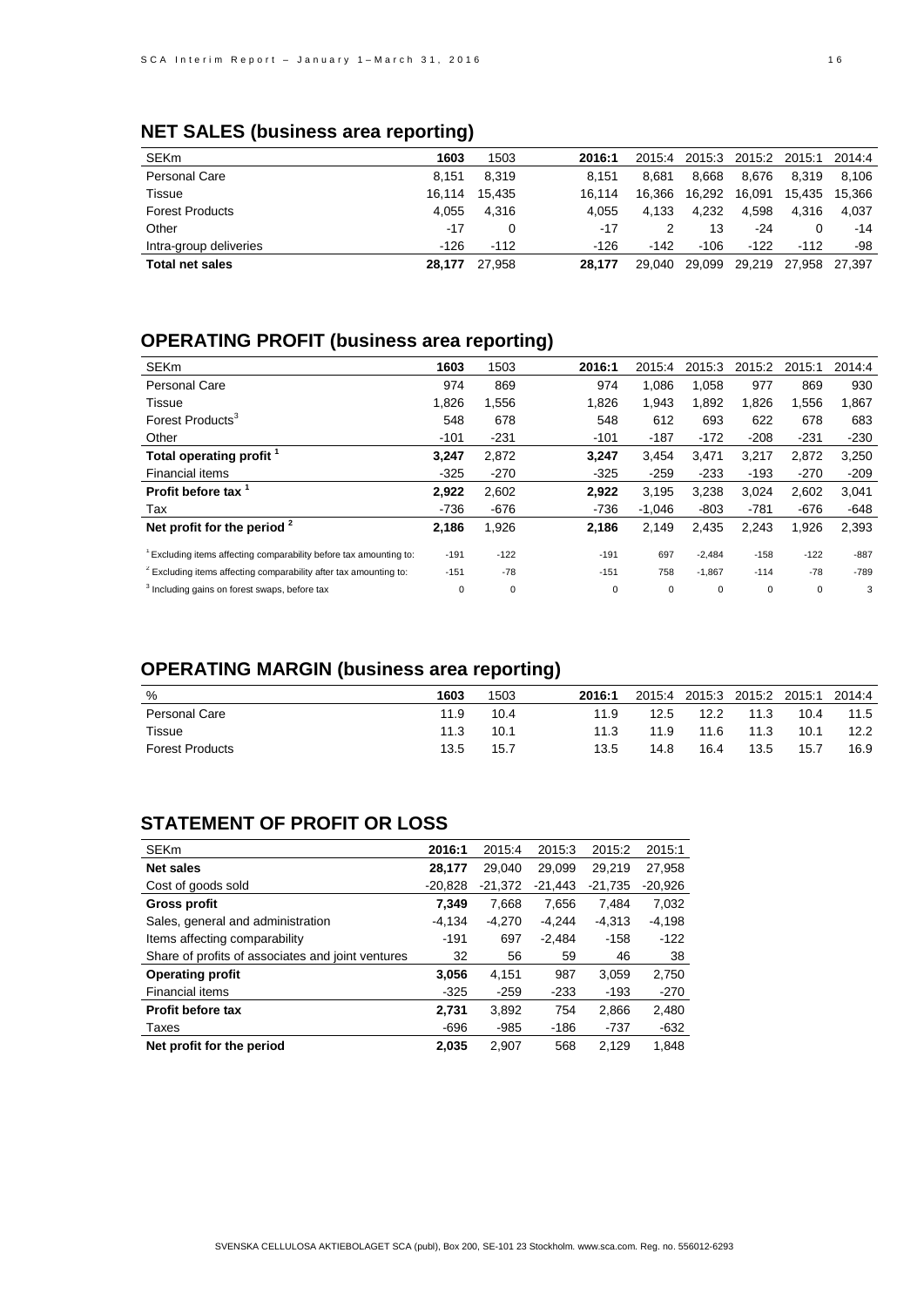# **INCOME STATEMENT PARENT COMPANY**

| SEKm                      | 1603   | 1503   |
|---------------------------|--------|--------|
| Administrative expenses   | $-156$ | $-300$ |
| Other operating income    | 59     | 71     |
| Other operating expenses  | -54    | $-55$  |
| <b>Operating profit</b>   | $-151$ | $-284$ |
| Financial items           | 3,237  | $-335$ |
| Profit before tax         | 3,086  | $-619$ |
| Untaxed reserve and Tax   | 73     | 122    |
| Net profit for the period | 3,159  | $-497$ |

# **BALANCE SHEET PARENT COMPANY**

| <b>SEKm</b>                              | March 31, 2016 | December 31, 2015 |
|------------------------------------------|----------------|-------------------|
| Intangible assets                        | 0              | 0                 |
| Tangible assets                          | 8,178          | 8,190             |
| Financial assets                         | 140,204        | 140,198           |
| Total non-current assets                 | 148,382        | 148,388           |
| Total current assets                     | 986            | 2,430             |
| <b>Total assets</b>                      | 149,368        | 150,818           |
|                                          |                |                   |
| Restricted equity                        | 10,996         | 10,996            |
| Unrestricted equity                      | 52,042         | 48,883            |
| Total equity                             | 63,038         | 59,879            |
| Untaxed reserves                         | 230            | 230               |
| Provisions                               | 1,686          | 1,674             |
| Non-current liabilities                  | 16,435         | 16,555            |
| <b>Current liabilities</b>               | 67,979         | 72,480            |
| Total equity, provisions and liabilities | 149,368        | 150,818           |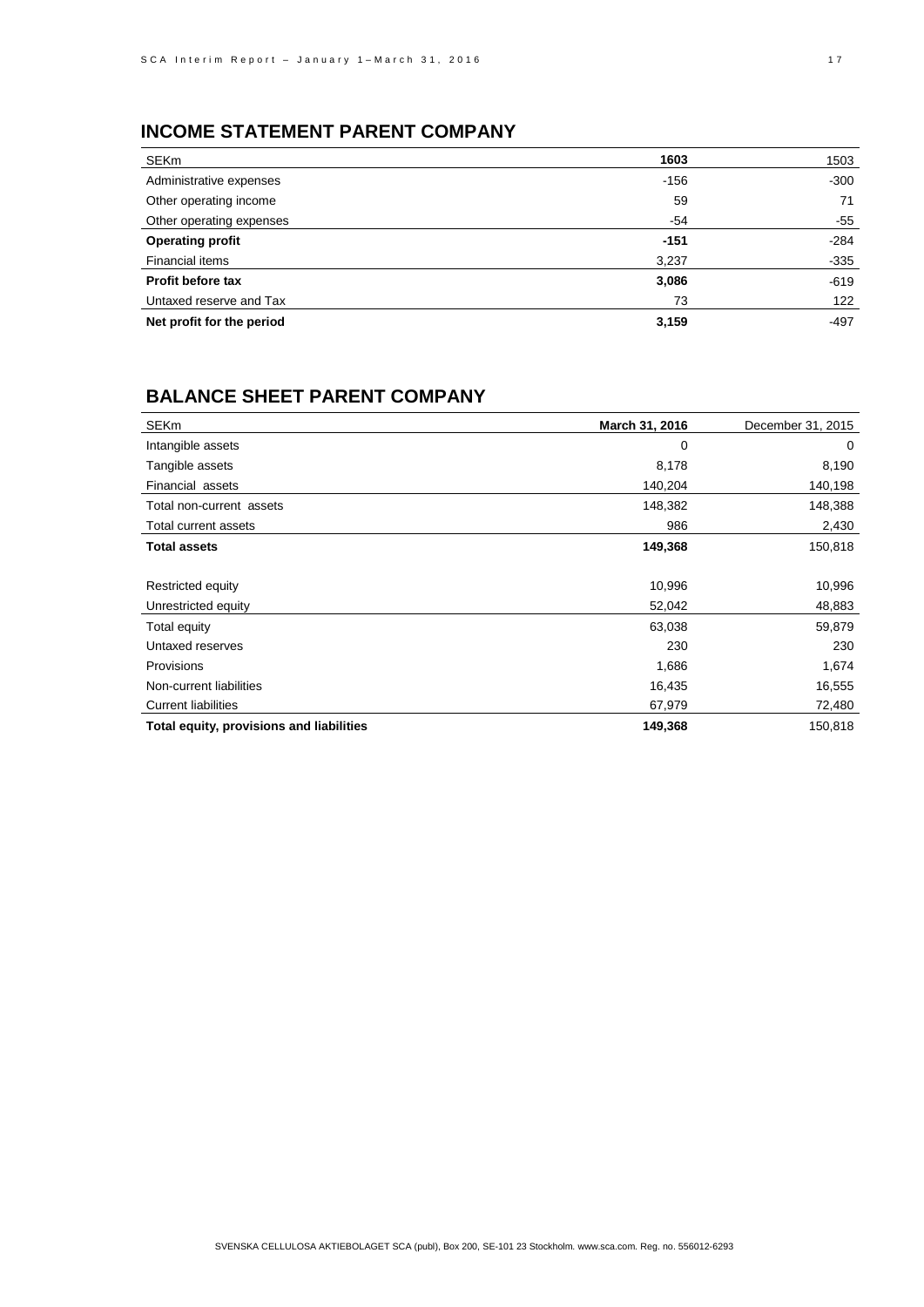# **NOTES**

## **1 ACCOUNTING PRINCIPLES**

This interim report has been prepared in accordance with IAS 34 and recommendation RFR 1 of the Swedish Financial Reporting Board (RFR), and with regards to the Parent Company, RFR 2.

Effective January 1, 2016, SCA applies the following new or amended IFRSs:

- IAS 1 Amendments to IAS 1: Disclosure Initiative
- Annual improvements to IFRSs 2012-2014 Cycle
- Amendments to IAS 27: Equity Method in Separate Financial Statements
- Amendments to IAS 16 and IAS 38: Clarification of Acceptable Methods of Depreciation and Amortization
- Amendments to IFRS 11 Accounting for Acquisitions of Interests in Joint Operations Improvements to IFRSs 2011-2013 Cycle

These standards are not judged to have any material impact on the Group's or Parent Company's result of operations or financial position.

In other respects, the accounting principles applied correspond to those described in the 2015 Annual Report.

## **2 RISKS AND UNCERTAINTIES**

SCA's risk exposure and risk management are described on pages 76–81 of the 2015 Annual Report. No significant changes have taken place that have affected the reported risks.

Risks in conjunction with company acquisitions are analyzed in the due diligence processes that SCA carries out prior to all acquisitions. In cases where acquisitions have been carried out that may affect the assessment of SCA's risk exposure, these are described under the heading "Other events" in interim reports.

#### **Risk management processes**

SCA's board decides on the Group's strategic direction, based on recommendations made by Group management. Responsibility for the long-term, overall management of strategic risks corresponds to the company's delegation structure, from the Board to the CEO and from the CEO to the business unit presidents. This means that most operational risks are managed by SCA's business units at the local level, but that they are coordinated when considered necessary. The tools used in this coordination consist primarily of the business units' regular reporting and the annual strategy process, where risks and risk management are a part of the process.

SCA's financial risk management is centralized, as is the Group's internal bank for the Group companies' financial transactions and management of the Group's energy risks. Financial risks are managed in accordance with the Group's finance policy, which is adopted by SCA's board and which – together with SCA's energy risk policy – makes up a framework for risk management. Risks are aggregated and monitored on a regular basis to ensure compliance with these guidelines. SCA has also centralized other risk management.

SCA has a staff function for internal audit, which monitors compliance in the organization with the Group's policies.

# **3 RELATED PARTY TRANSACTIONS**

No transactions have been carried out between SCA and related parties that have had a material impact on the company's financial position and results of operations.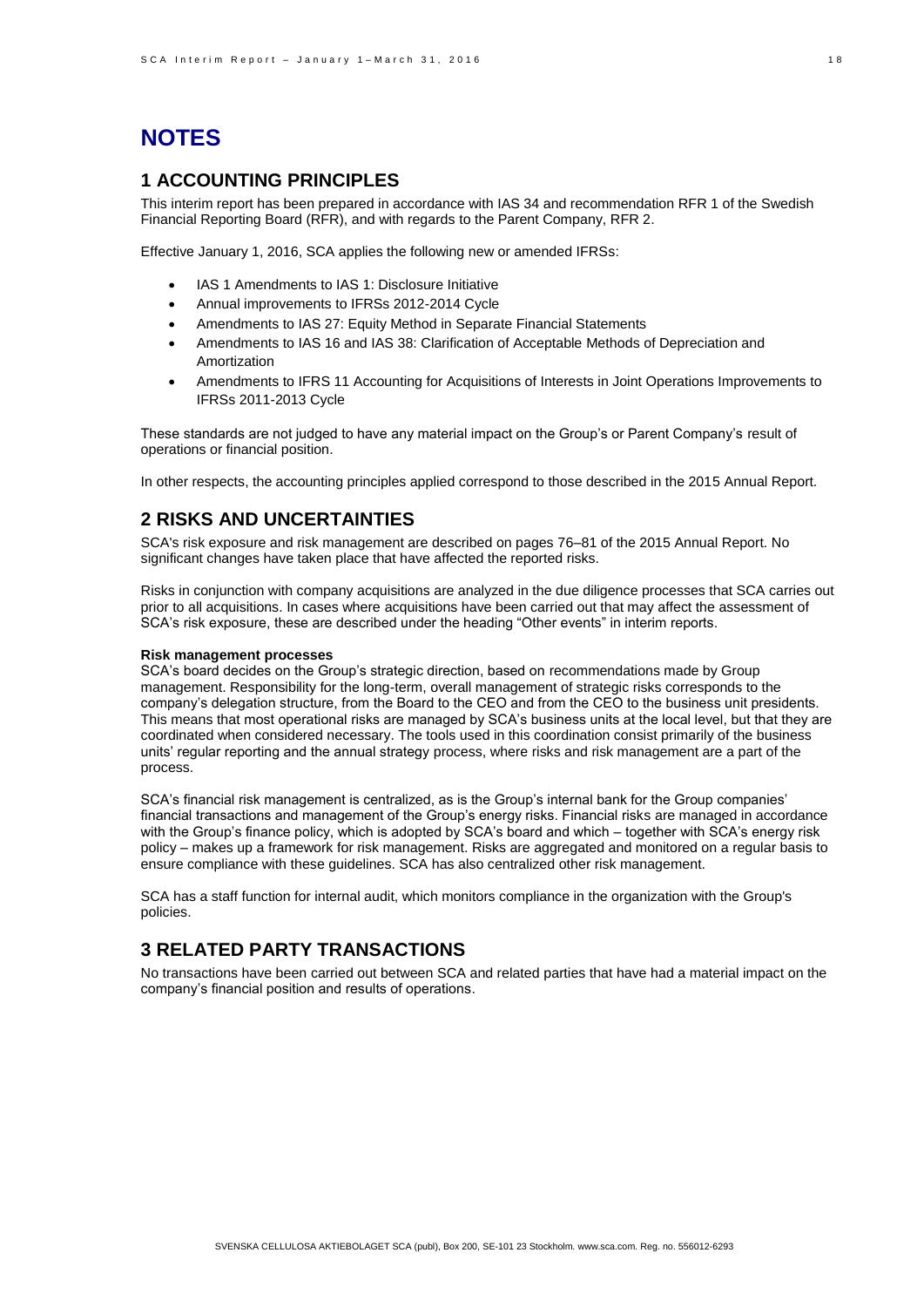## **4 FINANCIAL INSTRUMENTS PER CATEGORY**

Distribution by level for measurement at fair value.

|                                      |               |                |             |            | Financial   |                                           |        |
|--------------------------------------|---------------|----------------|-------------|------------|-------------|-------------------------------------------|--------|
|                                      | Carrying      | Measured at    | Derivatives | Available- | liabilities |                                           |        |
|                                      | amount in the | fair value     | used for    | for-sale   | measured at |                                           |        |
|                                      | balance       | through profit | hedge       | financial  | amortized   |                                           |        |
| <b>SEKm</b>                          | sheet         | or loss        | accounting  | assets     | cost        | Of which fair value by level <sup>1</sup> |        |
| March 31, 2016                       |               |                |             |            |             |                                           | 2      |
|                                      |               |                |             |            |             |                                           |        |
| <b>Derivatives</b>                   | 1,198         | 390            | 808         |            |             | $\blacksquare$                            | 1,198  |
| Non-current financial assets         | 85            |                |             | 85         |             | 77                                        | 8      |
| <b>Total assets</b>                  | 1,283         | 390            | 808         | 85         |             | 77                                        | 1,206  |
|                                      |               |                |             |            |             |                                           |        |
| <b>Derivatives</b>                   | 921           | 365            | 556         |            |             | ۰                                         | 921    |
| <b>Financial liabilities</b>         |               |                |             |            |             |                                           |        |
| <b>Current financial liabilities</b> | 16,191        | 6,103          |             |            | 10,088      | ٠                                         | 6,103  |
| Non-current financial                |               |                |             |            |             |                                           |        |
| liabilities                          | 21,481        | 10,915         |             |            | 10,566      |                                           | 10,915 |
| <b>Total liabilities</b>             | 38,593        | 17,383         | 556         |            | 20,654      |                                           | 17,939 |
|                                      |               |                |             |            |             |                                           |        |
|                                      |               |                |             |            |             |                                           |        |
| December 31, 2015                    |               |                |             |            |             |                                           |        |
|                                      |               |                |             |            |             |                                           |        |
| Derivatives                          | 1,225         | 576            | 649         |            |             |                                           | 1,225  |
| Non-current financial assets         | 83            |                |             | 83         |             | 75                                        | 8      |
| <b>Total assets</b>                  | 1,308         | 576            | 649         | 83         |             | 75                                        | 1,233  |
|                                      |               |                |             |            |             |                                           |        |
| Derivatives                          | 1,090         | 538            | 552         |            |             | ۰                                         | 1,090  |
| <b>Financial liabilities</b>         |               |                |             |            |             |                                           |        |
| <b>Current financial liabilities</b> | 11,866        | 5,634          |             |            | 6,232       |                                           | 5,634  |
| Non-current financial                |               |                |             |            |             |                                           |        |
| liabilities                          | 21,353        | 10,967         |             |            | 10,386      |                                           | 10,967 |
| <b>Total liabilities</b>             | 34,309        | 17,139         | 552         |            | 16,618      | $\blacksquare$                            | 17,691 |

 $<sup>1</sup>$  No financial instruments have been classified to level 3</sup>

The fair value of trade receivables, other current and non-current receivables, cash and cash equivalents, trade payables and other current and non-current liabilities is estimated to be equal to their book value. The total fair value of financial liabilities amounts to SEK 38,331m (33,877).

No transfers between level 1 and 2 were made during the period.

The fair value of financial instruments is calculated based on current market quotations on the balance sheet date. The value of derivatives is based on published prices in an active market. The fair value of debt instruments is set using valuation models, such as discounting of future cash flows to quoted market interest rates for the respective durations.